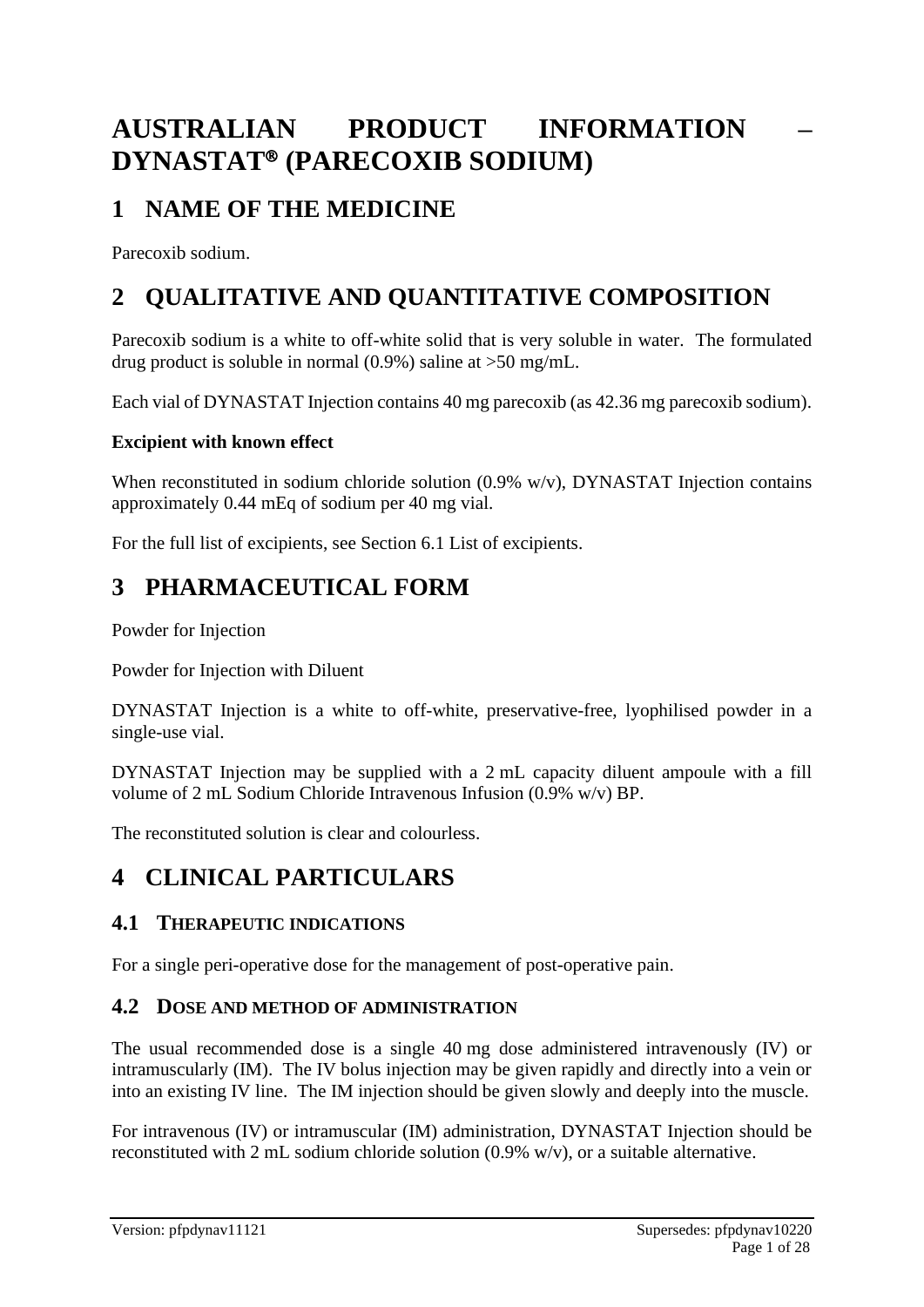Reconstitute DYNASTAT Injection with 2 mL sodium chloride solution (0.9% w/v) using aseptic technique. The **only** other acceptable diluents for reconstitution are:

- 5% Glucose Intravenous Infusion
- 0.45% Sodium Chloride and 5% Glucose Injection.

Use of Sterile Water for Injections is **not** recommended, as the resulting solution is not isotonic.

After reconstitution, DYNASTAT Injection should be inspected visually for particulate matter and discolouration prior to administration. The solution should not be used if discoloured or cloudy or if particulate matter is observed.

To reduce microbiological hazard, use as soon as practicable after reconstitution.

The reconstituted product should **not** be stored in a refrigerator or freezer.

After reconstitution with acceptable diluents, DYNASTAT Injection may **only** be injected IV or IM, or into IV lines delivering:

- Sodium Chloride Solution (0.9% w/v)
- 5% Glucose Intravenous Infusion
- 0.45% Sodium Chloride and 5% Glucose Injection
- Lactated Ringer's.

Injection into IV lines delivering 5% Glucose in Lactated Ringer's, or other IV diluents not listed here, is **not** recommended as this may cause precipitation from solution (see Section 6.2 Incompatibilities).

Pregnancy: see Section 4.6 FERTILITY, PREGNANCY AND LACTATION.

### **Elderly**

No dosage adjustment is generally necessary. However, for elderly female patients weighing less than 50 kg, the recommended dose of DYNASTAT Injection is 20 mg (see Section 4.4 SPECIAL WARNINGS AND PRECAUTIONS FOR USE, see Section 5.2 PHARMACOKINETIC PROPERTIES, Special Populations, *Elderly (>65 years)*).

#### **Hepatic impairment**

No dosage adjustment is generally necessary in patients with mild hepatic impairment (Child-Pugh score 5-6). Introduce DYNASTAT Injection with caution and at half the usual recommended dose in patients with moderate hepatic impairment (Child-Pugh score 7-9). There is no clinical experience in patients with severe hepatic impairment (Child-Pugh score  $\geq$ 10); therefore, the use of DYNASTAT Injection is contraindicated in these patients (see Section 4.3 CONTRAINDICATIONS and Section 5.2 PHARMACOKINETIC PROPERTIES, *Hepatic Impairment*).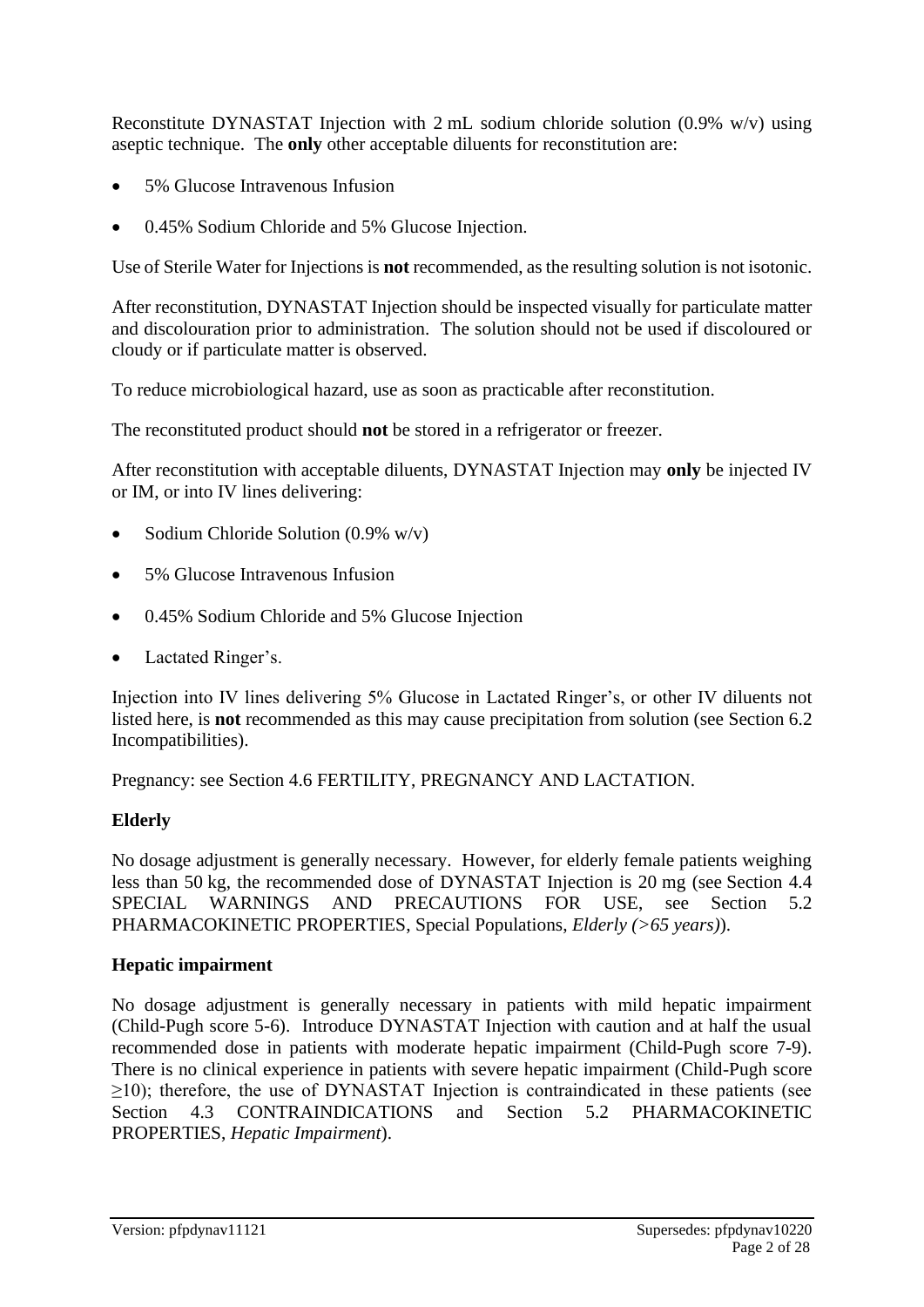## **Renal impairment**

On the basis of pharmacokinetics, no dosage adjustment is necessary in patients with mild to moderate (creatinine clearance of 30-80 mL/min) or severe (creatinine clearance <30 mL/min) renal impairment. However, caution should be observed in patients with severe renal impairment or patients who may be predisposed to fluid retention (see Section 4.4 SPECIAL WARNINGS AND PRECAUTIONS FOR USE and see Section 5.2 PHARMACOKINETIC PROPERTIES, *Renal Impairment*).

## **Children**

DYNASTAT Injection has not been studied in patients under 18 years old. Therefore, its use is not recommended in these patients.

# **4.3 CONTRAINDICATIONS**

DYNASTAT Injection is contraindicated in patients:

- undergoing CABG or other major vascular surgery
- with unstable or significant established ischaemic heart disease, peripheral arterial disease and/or cerebrovascular disease
- with known hypersensitivity to parecoxib sodium, valdecoxib or to any other ingredient of the product
- who have experienced asthma, urticaria, or allergic-type reactions after taking aspirin, NSAIDs or other COX-2 specific inhibitors. Severe, rarely fatal, anaphylactoid-like reactions to DYNASTAT Injection are possible in such patients (see Section 4.4 SPECIAL WARNINGS AND PRECAUTIONS FOR USE, Anaphylactoid Reactions and Preexisting Asthma)
- who have demonstrated allergic-type reactions to sulfonamides (see Section 4.4 SPECIAL WARNINGS AND PRECAUTIONS FOR USE, Serious Skin Reactions and Anaphylactoid Reactions)
- with severe hepatic impairment (Child-Pugh score  $\geq 10$ ; see Section 5.2 PHARMACOKINETIC PROPERTIES and Section 4.2 DOSE AND METHOD OF ADMINISTRATION)

### **4.4 SPECIAL WARNINGS AND PRECAUTIONS FOR USE**

The decision to prescribe a selective COX-2 inhibitor should be based on an assessment of the individual patient's overall risks (see Section 4.3 CONTRAINDICATIONS).

### **General**

DYNASTAT Injection may mask fever. The concomitant use of parecoxib with other non-specific NSAIDs should be avoided.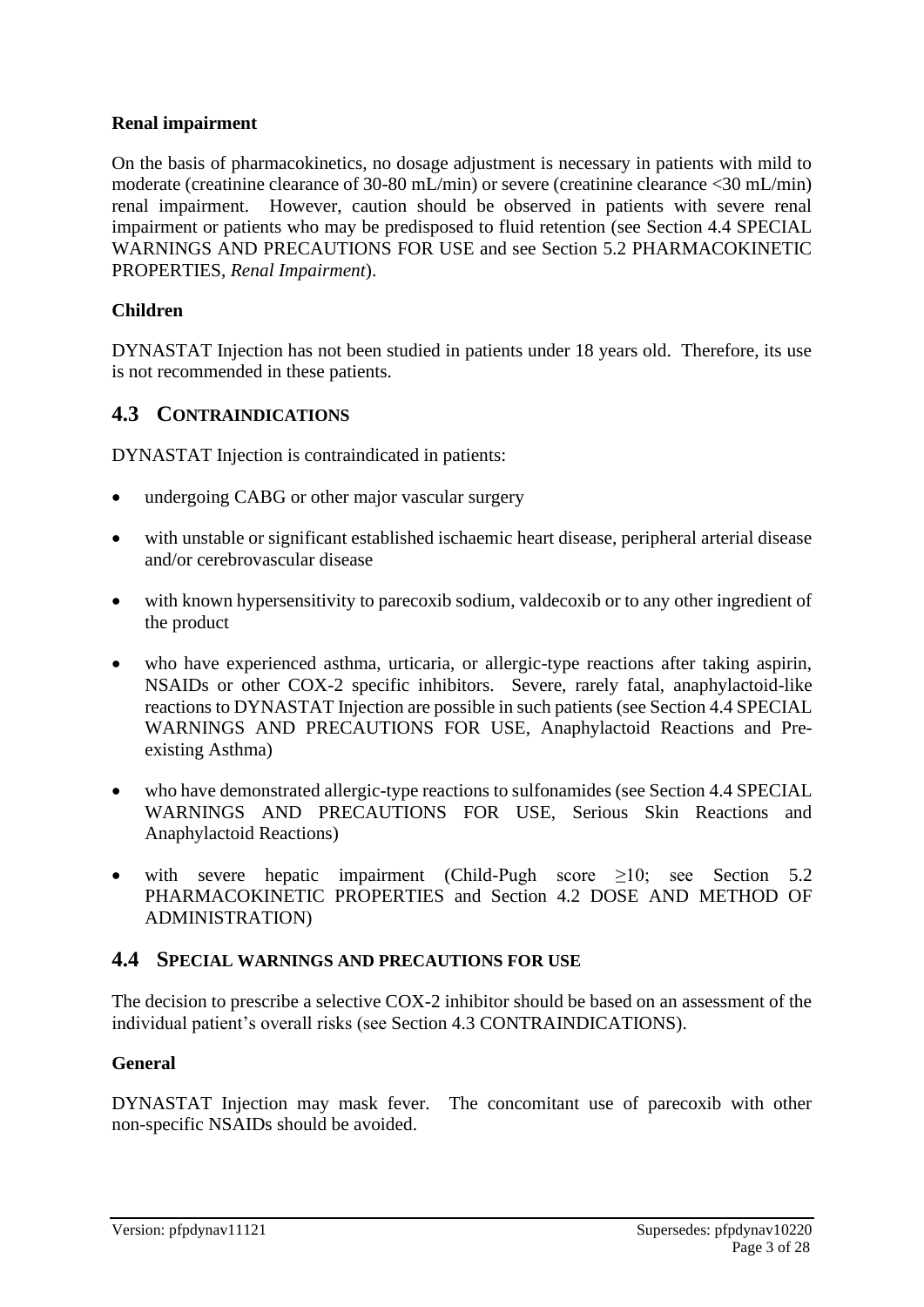In addition, caution should be exercised with respect to monitoring the incision for signs of infection in patients receiving DYNASTAT Injection. When used in post-CABG patients at a dose of 80 mg/day over 14 days, no increase in overall infection rate was seen. However, sternal wound infections occurred at a somewhat higher rate in patients receiving DYNASTAT compared to placebo (DYNASTAT 2.6%, placebo 2.0%, p=NS).

In the repeated dose toxicity studies in dogs and rats, the systemic exposures to valdecoxib (the active metabolite of parecoxib) were approximately 0.8-fold the systemic exposure in elderly human subjects at the maximum recommended therapeutic dose of 80 mg daily. Higher doses were associated with aggravation and delayed healing of skin infections, an effect probably associated with COX-2 inhibition.

# **Administration other than IV or IM**

Modes of administration other than IV or IM (e.g. intra-articular, intrathecal) have not been studied and should not be used.

# **Use in hepatic impairment**

Borderline elevations of one or more liver function tests were observed in 3.4% of surgical patients receiving DYNASTAT Injection and 5.8% of placebo patients. Notable elevations (greater than three or more times the Upper Limit of Normal) were seen in 0.7% of patients treated with DYNASTAT Injection and 0.8% of placebo patients.

Rare cases of severe hepatic reactions, including jaundice, fatal fulminant hepatitis, liver necrosis, hepatic failure (some with fatal outcome), and liver transplant have been reported with NSAIDs. In post-marketing experience, rare cases of jaundice, hepatomegaly, and hepatic failure have been reported with DYNASTAT Injection (see Section 4.8 ADVERSE EFFECTS (UNDESIRABLE EFFECTS), Post-Marketing Experience).

A patient with symptoms and/or signs suggesting hepatic dysfunction, or in whom an abnormal liver function test has occurred, should be evaluated for evidence of the development of a hepatic reaction while on therapy with DYNASTAT Injection. If clinical signs and symptoms consistent with hepatic disease develop, or if systemic manifestations occur (e.g., eosinophilia, rash, etc.), DYNASTAT Injection should be discontinued.

# **Use in renal impairment**

Long-term administration of NSAIDs has resulted in renal papillary necrosis and other renal injury. Renal toxicity has also been seen in patients in whom renal prostaglandins have a compensatory role in the maintenance of renal perfusion. In these patients, administration of a non-steroidal anti-inflammatory drug may cause a dose-dependent reduction in renal prostaglandin formation and, secondarily, in renal blood flow, which may precipitate overt renal decompensation. Patients at greatest risk of this reaction are those with impaired renal function, heart failure, liver dysfunction, those taking diuretics, ACE inhibitors, or angiotensin receptor antagonists, and the elderly. Discontinuation of NSAID therapy is usually followed by recovery to the pre-treatment state. Clinical trials with valdecoxib have shown renal effects similar to those observed with comparator NSAIDs.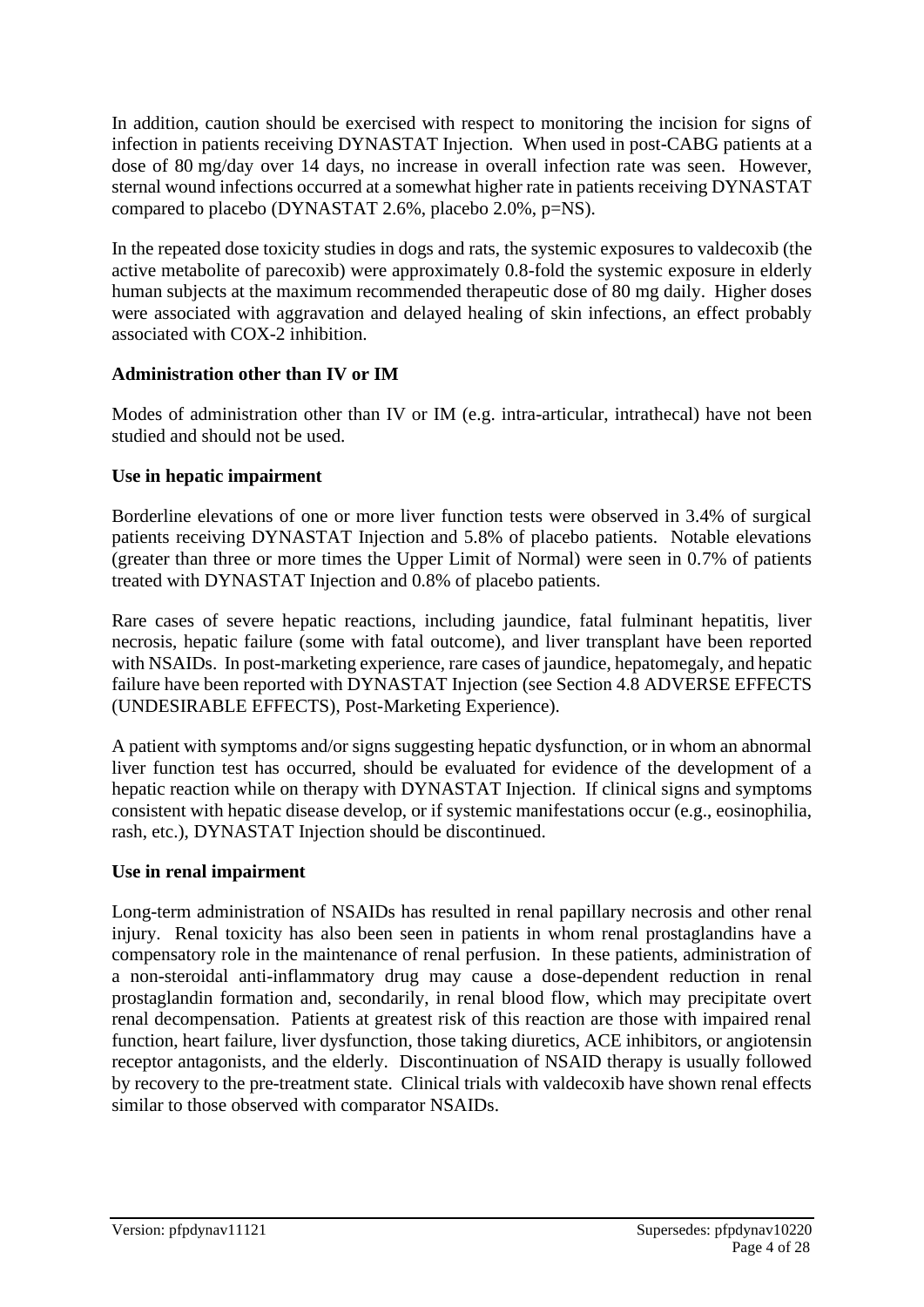Caution should be used when initiating treatment with DYNASTAT Injection in patients with considerable dehydration. It is advisable to rehydrate patients first and then start therapy with DYNASTAT Injection.

Caution is also recommended in patients with pre-existing renal disease. Even though, pharmacokinetically, there was no difference in excretion, in patients with severe renal disease treatment with DYNASTAT Injection should be initiated with caution. Close monitoring of the patient's renal function is advisable.

Acute renal failure has been reported through post-marketing surveillance in patients receiving parecoxib (see Section 4.8 ADVERSE EFFECTS (UNDESIRABLE EFFECTS)).

### **Use in the elderly**

Of the total number of patients who received DYNASTAT Injection in clinical trials, more than 250 were 65-74 years of age, while approximately 70 additional patients were 75 years and over. No overall differences in safety and effectiveness between these patients and younger patients have been identified, but greater sensitivity of some older individuals cannot be ruled out.

### **Paediatric use**

Safety and effectiveness in paediatric patients below the age of 18 have not been evaluated.

## **Effects on laboratory tests**

Isolated laboratory abnormalities following surgery were seen in patients taking DYNASTAT Injection, placebo and comparators. No particular testing, other than appropriate post-operative laboratory monitoring, is indicated in patients receiving DYNASTAT Injection.

### **Cardiovascular adverse effects**

All NSAIDs, including COX-2 inhibitors, of which parecoxib is one, have been associated with an increased risk of cardiovascular and thrombotic adverse events when taken long term. The relative increase of this risk appears to be similar in those with or without known CV disease or CV risk factors. However, patients with known cardiovascular disease or CV risk factors may be at greater risk in terms of absolute incidence, due to their increased rate at baseline.

Patients treated with DYNASTAT for pain immediately following CABG surgery have a higher risk for CV/thromboembolic events, deep surgical infections or sternal wound healing complications. This was seen more often in elderly patients  $(> 65$  years old) or patients with a history of peripheral vascular or cerebrovascular disease or poor post-surgical renal function (see Section 5.1 PHARMACODYNAMIC PROPERTIES, Clinical Trials, Special Studies, CABG Post-operative Safety Studies).

DYNASTAT is therefore contraindicated for the treatment of post-operative pain following CABG surgery (see Section 4.3 CONTRAINDICATIONS). DYNASTAT has not been studied in other cardiovascular surgical procedures.

In an analysis of non-cardiac surgery controlled trials, patients treated with parecoxib did not experience an increased risk of CV adverse events compared with placebo.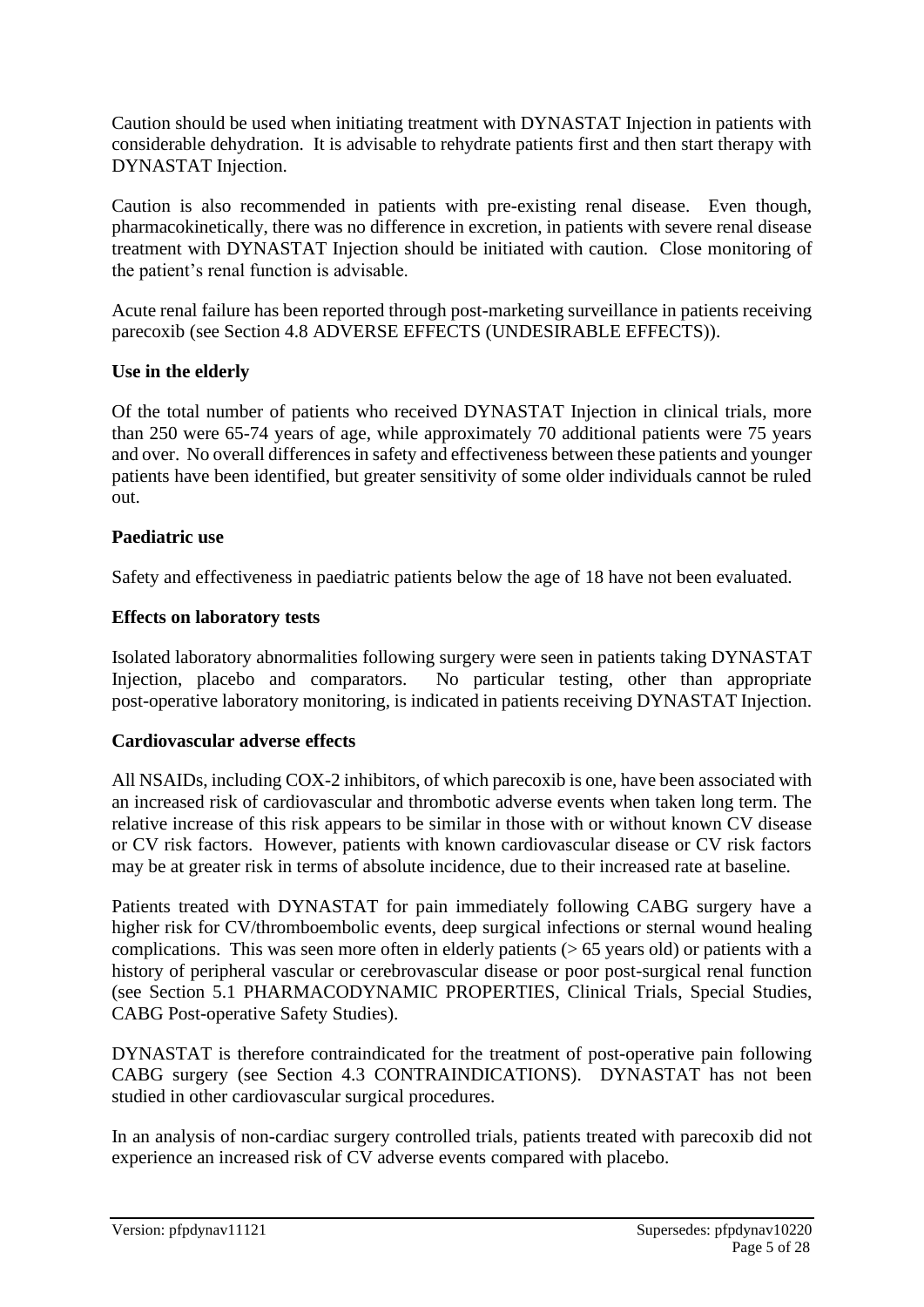*However*, patients with significant *and multiple* risk factors for CV events (e.g. hypertension, hyperlipidaemia, diabetes mellitus, smoking) should only be treated with parecoxib sodium after careful consideration (see Section 5.1 PHARMACODYNAMIC PROPERTIES, Clinical Trials, Special Studies, General Surgery).

All patients should receive the lowest dose effective in relieving symptoms. The dose should not exceed 40 mg.

## **Serious skin reactions**

Serious skin reactions including erythema multiforme and Stevens-Johnson syndrome have been reported through post-marketing surveillance in patients receiving parecoxib. In addition to erythema multiforme and Stevens-Johnson syndrome, exfoliative dermatitis and toxic epidermal necrolysis have been reported through post-marketing surveillance in patients receiving valdecoxib.

Fatalities due to Stevens-Johnson syndrome and toxic epidermal necrolysis have been reported with valdecoxib and the potential cannot be ruled out for parecoxib (the prodrug of valdecoxib) (see Section 4.8 ADVERSE EFFECTS (UNDERSIRABLE EFFECTS), Post-Marketing Experience). Drug reaction with eosinophilia and systemic symptoms syndrome (DRESS) syndrome (see **Drug Reaction with Eosinophilia and Systemic Symptoms (DRESS) syndrome**) may occur with parecoxib exposure based on other serious skin reactions reported with celecoxib and valdecoxib exposure. Patients appear to be at highest risk for these events early in the course of therapy; with the onset of the event occurring in the majority of cases in the first two weeks of treatment. DYNASTAT Injection should be discontinued at the first appearance of skin rash, mucosal lesions, or any other sign of hypersensitivity. Serious skin reactions have been reported with other COX-2 inhibitors during post-marketing experience.

Valdecoxib, the active moiety of parecoxib, contains a sulfonamide moiety. Patients with a history of sulfonamide allergy may be at a greater risk for skin reactions, however, patients without a history of sulfonamide allergy may also be at risk.

# **Drug Reaction with Eosinophilia and Systemic Symptoms (DRESS) syndrome**

DRESS syndrome has been reported in patients taking NSAIDs. Some of these events have been fatal or life-threatening. DRESS syndrome typically, although not exclusively, presents with fever, rash, lymphadenopathy, and/or facial swelling. Other clinical manifestations may include hepatitis, nephritis, haematological abnormalities, myocarditis, or myositis. Sometimes symptoms of DRESS syndrome may resemble an acute viral infection. Eosinophilia is often present. Because this disorder is variable in its presentation, other organ systems not noted here may be involved. It is important to note that early manifestations of hypersensitivity, such as fever or lymphadenopathy, may be present even though rash is not evident. If such signs or symptoms are present, discontinue the NSAID and evaluate the patient immediately.

# **Anaphylactoid reactions**

Anaphylactoid reactions were not reported in patients receiving DYNASTAT Injection in clinical trials. However, as with NSAIDs in general, anaphylactoid reactions may occur in patients without known prior exposure to DYNASTAT Injection. DYNASTAT Injection should not be given to patients with the aspirin triad. This symptom complex typically occurs in asthmatic patients who experience rhinitis with or without nasal polyps, or who exhibit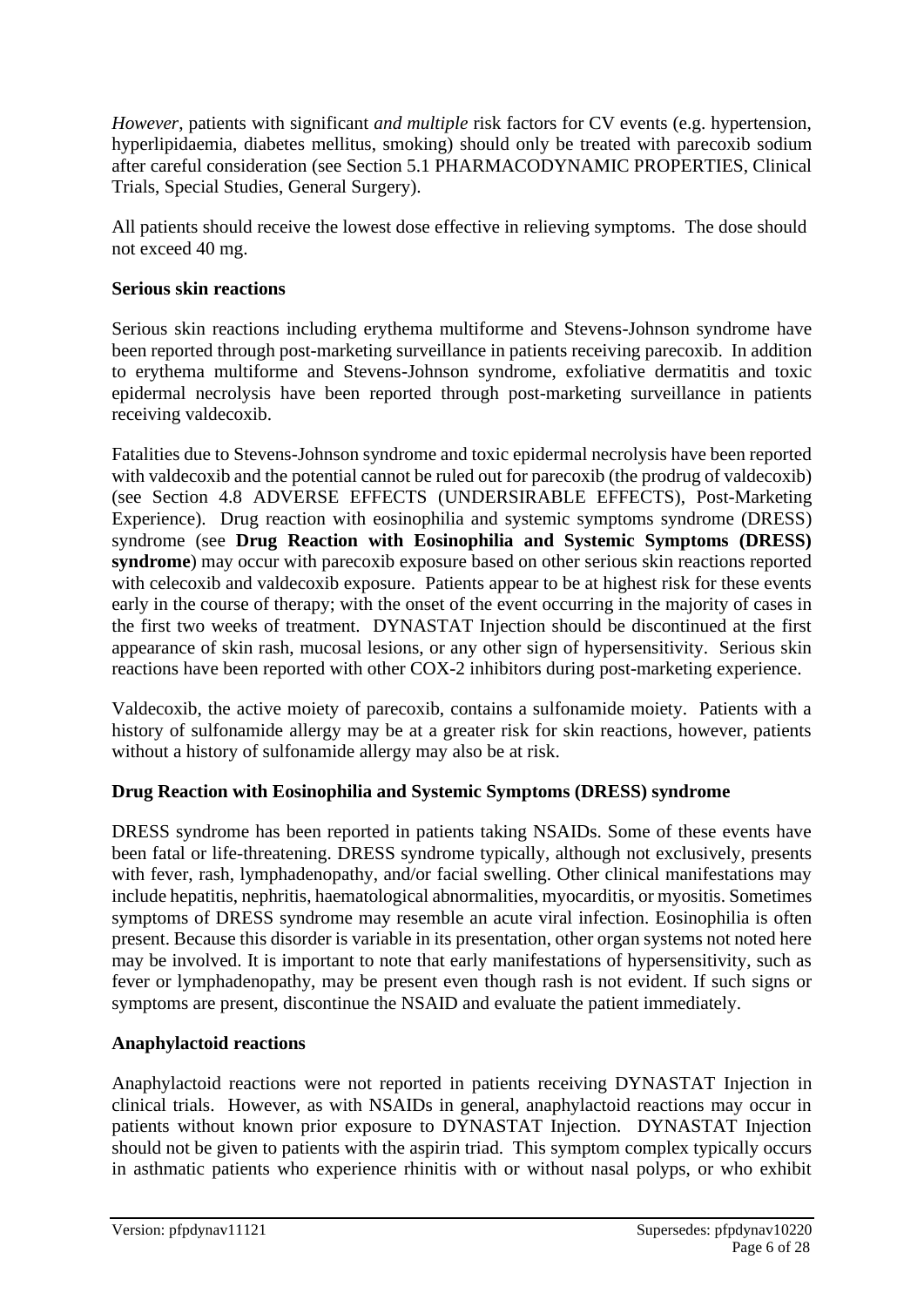severe, potentially fatal bronchospasm after taking aspirin or other NSAIDs (see Section 4.3 CONTRAINDICATIONS and Section 4.4 SPECIAL WARNINGS AND PRECAUTIONS FOR USE, Pre-existing Asthma). Emergency help should be sought in cases where an anaphylactoid reaction occurs.

Hypersensitivity reactions (anaphylactic reactions and angioedema) have been reported in postmarketing experience with valdecoxib and parecoxib (see Section 4.8 ADVERSE EFFECTS (UNDESIRABLE EFFECTS), Post-Marketing Experience). These reactions have occurred in patients with and without a history of allergic-type reactions to sulfonamides (see Section 4.3 CONTRAINDICATIONS). Parecoxib should be discontinued at the first sign of hypersensitivity.

## **Gastrointestinal effects – Risk of GI ulceration, bleeding, and perforation**

It is unclear, at the present time, how the rates of serious GI toxicity associated with NSAIDs that inhibit both COX-1 and COX-2, apply to DYNASTAT Injection. DYNASTAT Injection, a COX-2 specific inhibitor, does not affect COX-1 function as demonstrated by relevant clinical results.

Serious GI toxicity such as bleeding, ulceration, and perforation of the stomach, small intestine or large intestine, can occur at any time, with or without warning symptoms, in patients treated with nonsteroidal anti-inflammatory drugs (NSAIDs), including DYNASTAT Injection. Minor upper GI problems, such as dyspepsia, are common and may also occur at any time during NSAID therapy. Therefore, physicians and patients should remain alert for ulceration and bleeding, even in the absence of previous GI tract symptoms. Patients should be informed about the signs and/or symptoms of serious GI toxicity and the steps to take if they occur. The utility of periodic laboratory monitoring has not been demonstrated, nor has it been adequately assessed. Only one in five patients who develop a serious upper GI adverse event on NSAID therapy is symptomatic. It has been demonstrated that upper GI ulcers, gross bleeding or perforation, caused by NSAIDs, appear to occur in approximately 1% of patients treated for 3-6 months, and in about 2-4% of patients treated for one year. These trends continue thus, increasing the likelihood of developing a serious GI event at some time during the course of therapy. However, even short-term therapy is not without risk.

The ulcerogenic effects of DYNASTAT Injection and oral valdecoxib on the upper GI tract were examined in short-term (7 day) studies in young and elderly healthy subjects, and a 12-week study in OA patients, respectively. Significantly fewer endoscopically detected ulcers were seen with DYNASTAT Injection compared to ketorolac and naproxen, and with valdecoxib compared to ibuprofen and naproxen (see Section 5.1 PHARMACODYNAMIC PROPERTIES, Clinical Trials).

Patients most at risk of developing GI complications with NSAIDs are elderly patients; patients with cardiovascular disease; patients using concomitant aspirin, corticosteroids, selective serotonin reuptake inhibitors (SSRIs), other antiplatelet drugs, or other NSAIDs; patients ingesting alcohol; and patients with a history of, or active, GI disease (such as ulceration, bleeding or inflammatory conditions). In addition, pharmacoepidemiological studies have identified several other co-therapies or co-morbid conditions that may increase the risk for GI bleeding such as: treatment with anticoagulants, longer duration of NSAID therapy, smoking, alcoholism, and poor general health status. DYNASTAT Injection should be prescribed with caution in these patients. Physicians and patients should remain alert for ulceration and bleeding even in the absence of symptoms.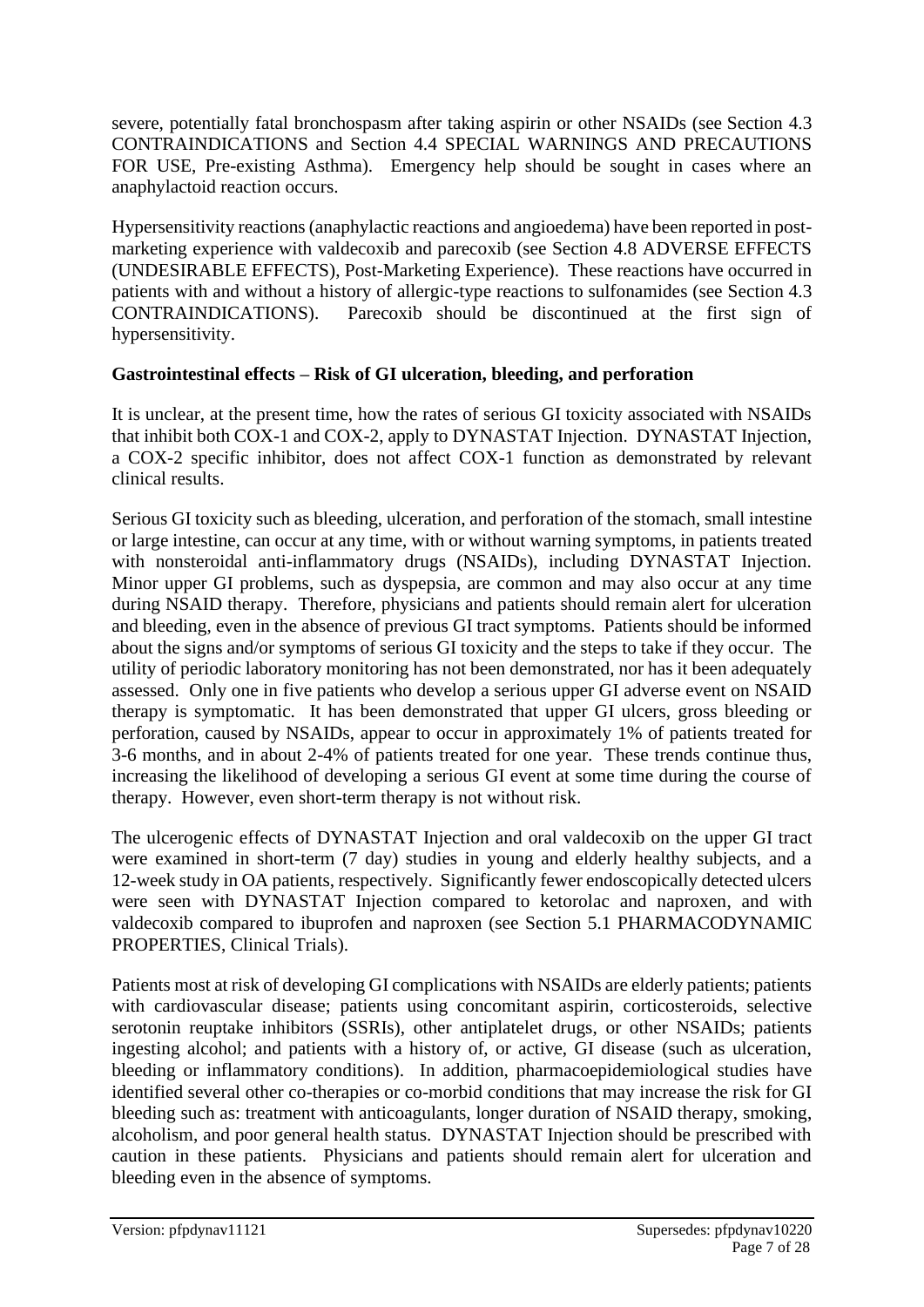Most spontaneous reports of fatal GI events are in elderly or debilitated patients and therefore special care should be taken in treating this population. **To minimise the potential risk for an adverse GI event, the lowest effective dose should be used for the shortest possible duration.** For high-risk patients, alternative therapies that do not involve NSAIDs should be considered. Studies have shown that patients with a prior history of peptic ulcer disease and/or GI bleeding and who use NSAIDs, have a greater than 10-fold higher risk for developing a GI bleed than patients with neither of these risk factors.

# **Hypertension**

As with all NSAIDs, parecoxib can lead to the onset of new hypertension or worsening of pre-existing hypertension, either of which may contribute to the increased incidence of cardiovascular events. NSAIDs, including parecoxib, should be used with caution in patients with hypertension. Blood pressure should be monitored closely during the initiation of therapy with parecoxib and throughout the course of therapy.

## **Severe hypotension**

Cases of severe hypotension shortly following parecoxib administration have been reported in post-marketing experience with parecoxib. Some of these cases have occurred without other signs of anaphylaxis. The practitioner should be prepared to treat severe hypotension.

# **Fluid retention and oedema**

Fluid retention and oedema have been observed in <1.0% of patients undergoing general surgery who received DYNASTAT Injection, similar to placebo. DYNASTAT Injection should be used with caution in patients with compromised cardiac function, pre-existing oedema, or other conditions predisposing to, or worsened by, fluid retention including those taking diuretic treatment or otherwise at risk of hypovolaemia.

# **Pre-existing asthma**

Patients with asthma may have aspirin-sensitive asthma. The use of aspirin in patients with aspirin-sensitive asthma has been associated with severe bronchospasm, which can be fatal. Since cross reactivity, including bronchospasm, between aspirin and other non-steroidal anti-inflammatory drugs has been reported in such aspirin-sensitive patients, DYNASTAT should not be administered to patients with this form of aspirin sensitivity and should be used with caution in patients with pre-existing asthma (see Section 4.3 CONTRAINDICATIONS and Section 4.4 SPECIAL WARNINGS AND PRECAUTIONS FOR USE, Anaphylactoid Reactions).

## **Concomitant use of ACE inhibitors or angiotensin receptor antagonists and anti-inflammatory drugs and thiazide diuretics**

The use of an ACE inhibiting medicine (ACE-inhibitor or angiotensin receptor antagonist), and an anti-inflammatory drug (NSAID or COX-2 inhibitor) and a thiazide diuretic at the same time, increases the risk of renal impairment. This includes use in fixed-combination products containing more than one class of medicine. Concomitant use of all three classes of these medications should be accompanied by increased monitoring of serum creatinine, particularly at the institution of the treatment. The concomitant use of medicines from these three classes should be used with caution particularly in elderly patients or those with pre-existing renal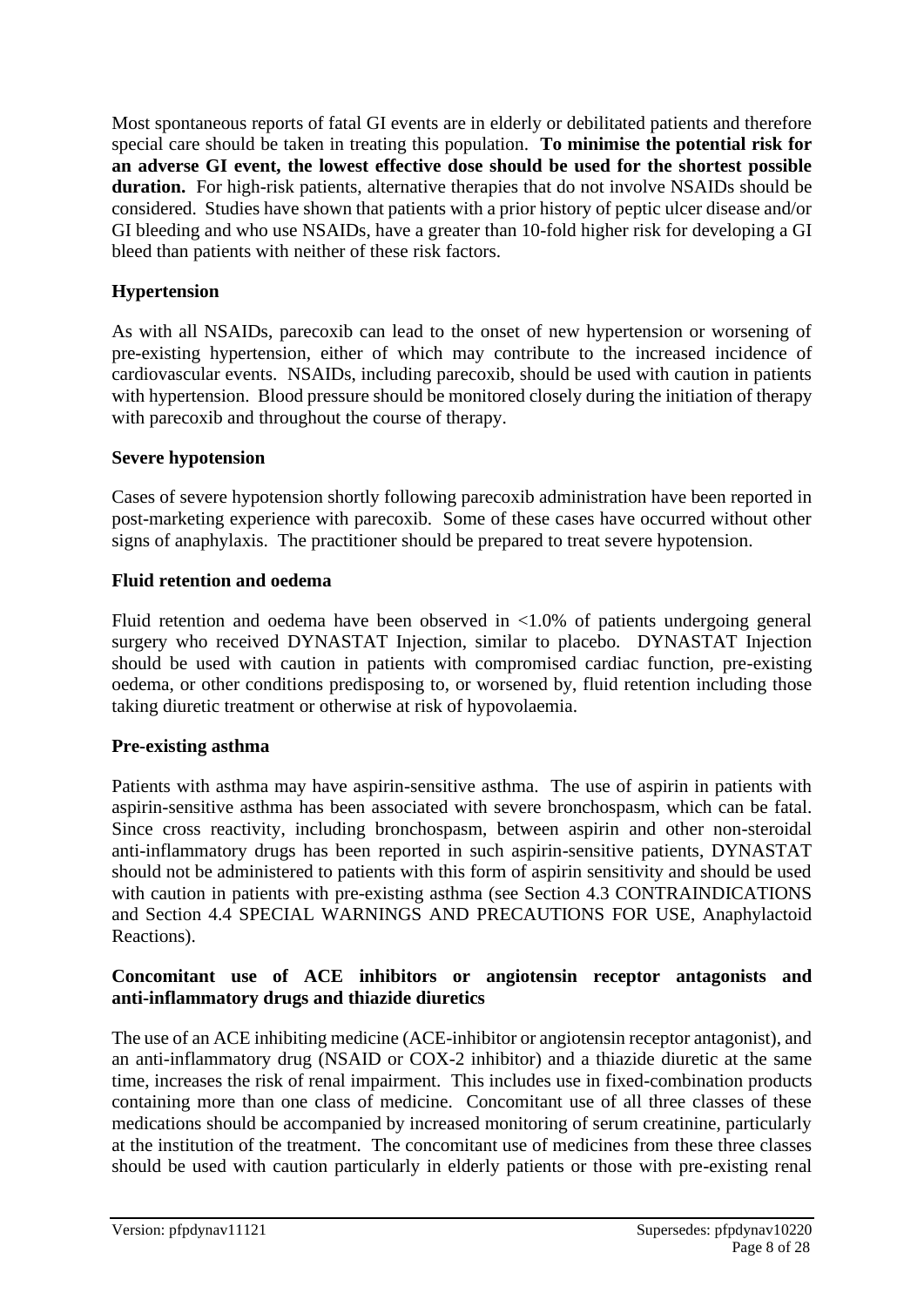impairment (see Section 4.5 INTERACTIONS WITH OTHER MEDICINES AND OTHER FORMS OF INTERACTIONS, Anti-hypertensives including ACE-inhibitors, Angiotensin Receptor Antagonists, Beta Blockers and Diuretics).

## **Concomitant use of oral anticoagulants**

The concomitant use of NSAIDs with oral anticoagulants increases the risk of bleeding (see Section 4.5 INTERACTIONS WITH OTHER MEDICINES AND OTHER FORMS OF INTERACTIONS, Anticoagulants). Oral anticoagulants include warfarin/coumarin-type and novel oral anticoagulants (e.g. apixaban, dabigatran, and rivaroxaban).

# **4.5 INTERACTIONS WITH OTHER MEDICINES AND OTHER FORMS OF INTERACTIONS**

## **General**

In vitro studies with human hepatic microsomal systems showed no significant inhibitory effects on CYP3A4, 2D6, 2E1, and 1A2 isoforms by parecoxib and valdecoxib. Weak inhibitory activity was found for 2C9 and 2C19 isozymes.

In humans, studies have demonstrated that valdecoxib metabolism is predominantly mediated via CYP450 3A4 and 2C9 isozymes. Glucuronidation is a further route of metabolism. Due to CYP450-mediated and non-CYP450-mediated metabolic pathways, genetic polymorphisms leading to substantially higher plasma concentrations resulting from impaired metabolism are not expected.

# **Aspirin**

DYNASTAT Injection had no effect on aspirin-mediated inhibition of platelet aggregation or bleeding times. Clinical trials indicate that DYNASTAT Injection can be given with low dose aspirin. Because of its lack of platelet effects, DYNASTAT Injection is not a substitute for aspirin for cardiovascular prophylaxis.

### **Methotrexate**

In interaction studies in rheumatoid arthritis patients receiving weekly methotrexate (5-20 mg IM), valdecoxib (10 mg BD and 40 mg BD) did not have a clinically significant effect on the plasma exposure to methotrexate. However, caution is advised when methotrexate is administered concurrently with NSAIDs, because NSAID administration may result in increased plasma levels of methotrexate.

### **Anti-hypertensives including ACE-inhibitors, angiotensin receptor antagonists, beta blockers and diuretics**

Reports suggest that NSAIDs may diminish the antihypertensive effects of angiotensin converting enzyme (ACE) inhibitors, angiotensin receptor antagonists, beta blockers and diuretics. It is unclear, at the present time, how this may apply to DYNASTAT Injection. This potential interaction should be given consideration in patients taking DYNASTAT Injection concomitantly with ACE-inhibitors, angiotensin receptor antagonists, beta blockers and diuretics.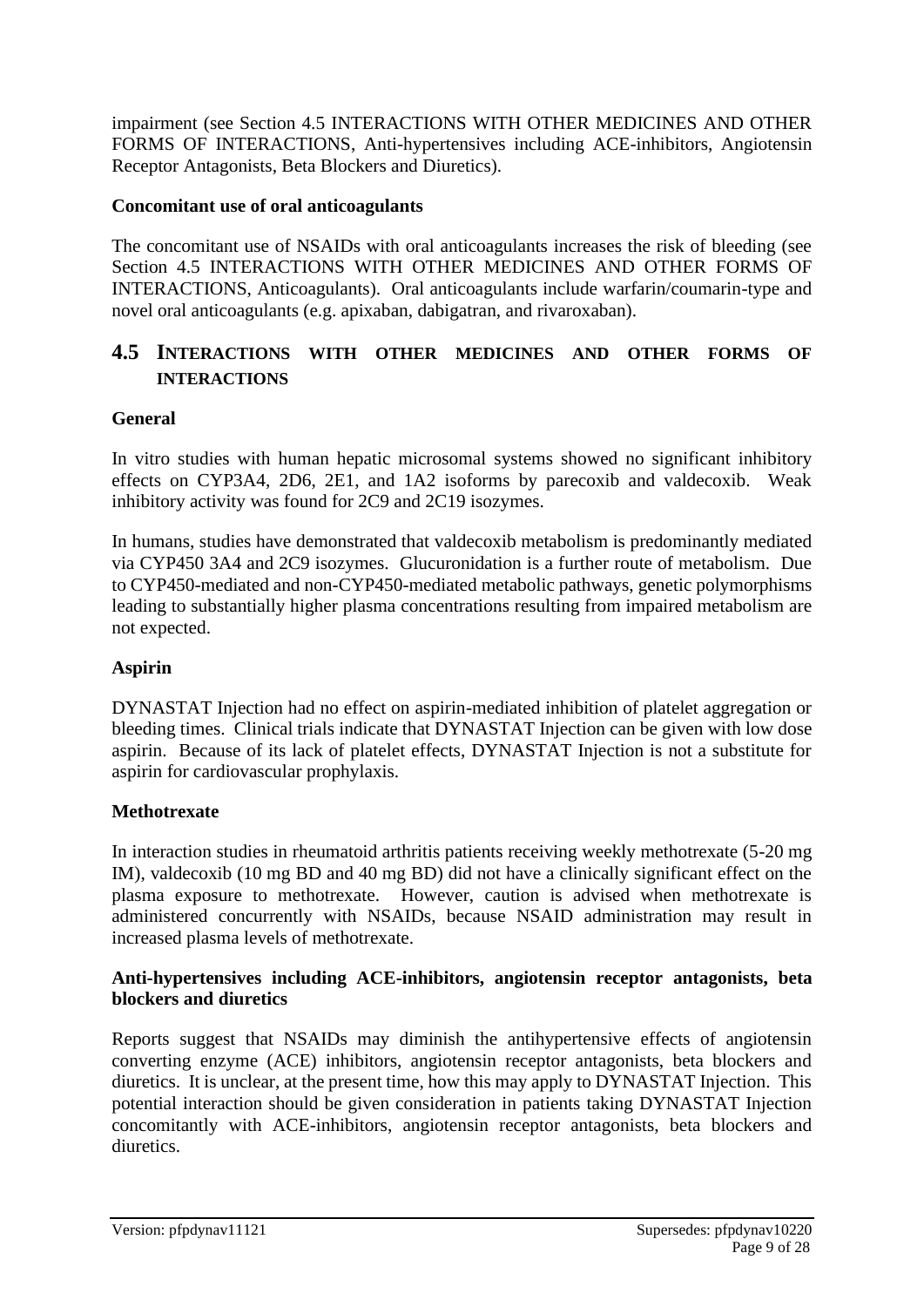In patients who are elderly, volume-depleted (including those on diuretic therapy), or with compromised renal function, co-administration of NSAIDs, including selective COX-2 inhibitors, with ACE inhibitors and/or angiotensin receptor antagonists, may result in deterioration of renal function, including possible acute renal failure.

Therefore, the concomitant administration of these drugs should be done with caution. Patients should be adequately hydrated and the need to monitor the renal function should be assessed at the beginning of the concomitant treatment and periodically thereafter.

## **Ciclosporin**

Because of their effect on renal prostaglandins, NSAIDs may increase the risk of nephrotoxicity with ciclosporin.

### **Injectable anaesthetics**

*Propofol* is metabolised by CYP2C9. Coadministration of parecoxib sodium with propofol did not affect either the pharmacokinetics (metabolism and exposure) or the pharmacodynamics of IV propofol.

*Midazolam* is metabolised primarily by CYP3A4. Coadministration of parecoxib sodium IV, or valdecoxib orally, with IV midazolam did not affect the pharmacokinetics (metabolism and exposure) or the pharmacodynamics of midazolam.

*Fentanyl and Alfentanil* are extensively metabolised by CYP3A4. Coadministration with parecoxib sodium had no significant effect on the pharmacokinetics of either IV fentanyl or IV alfentanil.

### **Inhalation anaesthetics**

No formal interaction studies have been conducted. In the general surgery studies, no evidence of pharmacodynamic medicine interaction was observed between parecoxib sodium administered preoperatively and the inhalation anaesthetic agents; nitrous oxide and isoflurane.

### **Glibenclamide**

Glibenclamide is a CYP3A4 substrate. Coadministration of valdecoxib (10 mg BD for 7 days) with glibenclamide (5 mg or 10 mg OD) did not affect the pharmacokinetics (exposure) or the pharmacodynamics (blood glucose and insulin levels) of glibenclamide.

### **Anticonvulsants**

Potential interactions with phenytoin (2C9/19 substrate) and carbamazepine (3A4 substrate) have not been studied. However, as mentioned above (see Section 4.5 INTERACTIONS WITH OTHER MEDICINES AND OTHER FORMS OF INTERACTIONS, General), no interactions were noted using prototype 3A4 and 2C9 substrates of these isozymes.

### **Ketoconazole and fluconazole**

AUC and  $C_{\text{max}}$  of valdecoxib was increased (62%) when coadministered with fluconazole, indicating that the dose of parecoxib sodium should be reduced in those patients who are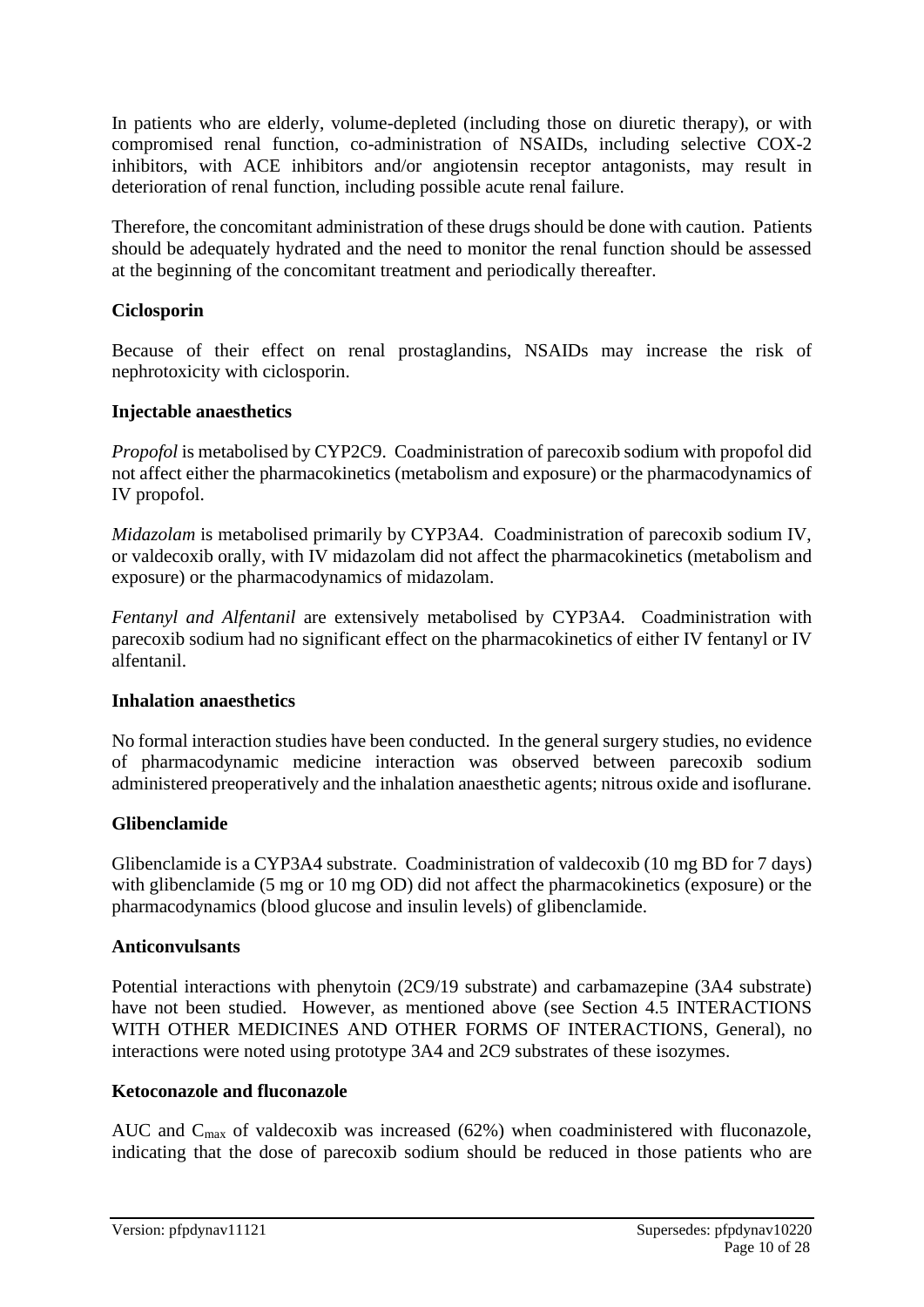receiving fluconazole therapy. AUC and  $C_{\text{max}}$  of valdecoxib was increased (38%) when coadministered with ketoconazole.

## **Dextromethorphan**

Valdecoxib 40 mg BD for 7 days did not produce clinically relevant inhibition in the metabolism by the CYP 2D6-mediated pathway involved in the conversion of dextromethorphan to dextrorphan.

## **Lithium**

Valdecoxib 40 mg BD for 7 days produced significant decreases in lithium serum clearance (25%) and renal clearance (30%) with a 34% higher serum exposure compared to lithium alone. Lithium serum concentrations should be monitored closely when initiating or changing parecoxib sodium therapy in patients receiving lithium.

### **Anticoagulants**

The effect of valdecoxib on the anticoagulant effect of warfarin  $(1 - 8 \text{ mg/day})$  was studied in healthy subjects by IV coadministration of 10 mg parecoxib sodium BD for 7 days. There was a slight increase in the plasma concentration of R-warfarin, but not S-warfarin, as a result of parecoxib sodium coadministration. The effect of oral valdecoxib (40 mg BD) on the anticoagulant effect of warfarin  $(1 - 8 \text{ mg/day})$  was studied in healthy subjects by coadminstration for 7 days. Valdecoxib caused a statistically significant increase in plasma exposure of R-warfarin and S-warfarin (12% and 15% respectively), and in the pharmacodynamic effects (prothrombin time, measured as INR of warfarin). While mean INR values were only slightly increased  $(\leq 8\%)$  with coadministration of valdecoxib, the day-to-day variability in individual INR values was increased.

Anticoagulant therapy should be monitored, particularly during the first few days, after initiating DYNASTAT Injection therapy in patients receiving warfarin or similar agents, since these patients are at increased risk of bleeding complications.

# **4.6 FERTILITY, PREGNANCY AND LACTATION**

# **Effects on fertility**

Parecoxib sodium did not impair rat fertility at intravenous doses of 25 mg/kg/day (males) or 12.5 mg/kg/day (females). These doses resulted in systemic exposures (plasma AUC) that were 1.4-fold human exposure for valdecoxib, at the maximum recommended therapeutic dose (40 mg BD).

Based on the mechanism of action, the use of NSAIDs may delay or prevent rupture of ovarian follicles, which has been associated with reversible infertility in some women. In women who have difficulties conceiving or who are undergoing investigation of infertility, withdrawal of NSAIDs, including parecoxib, should be considered.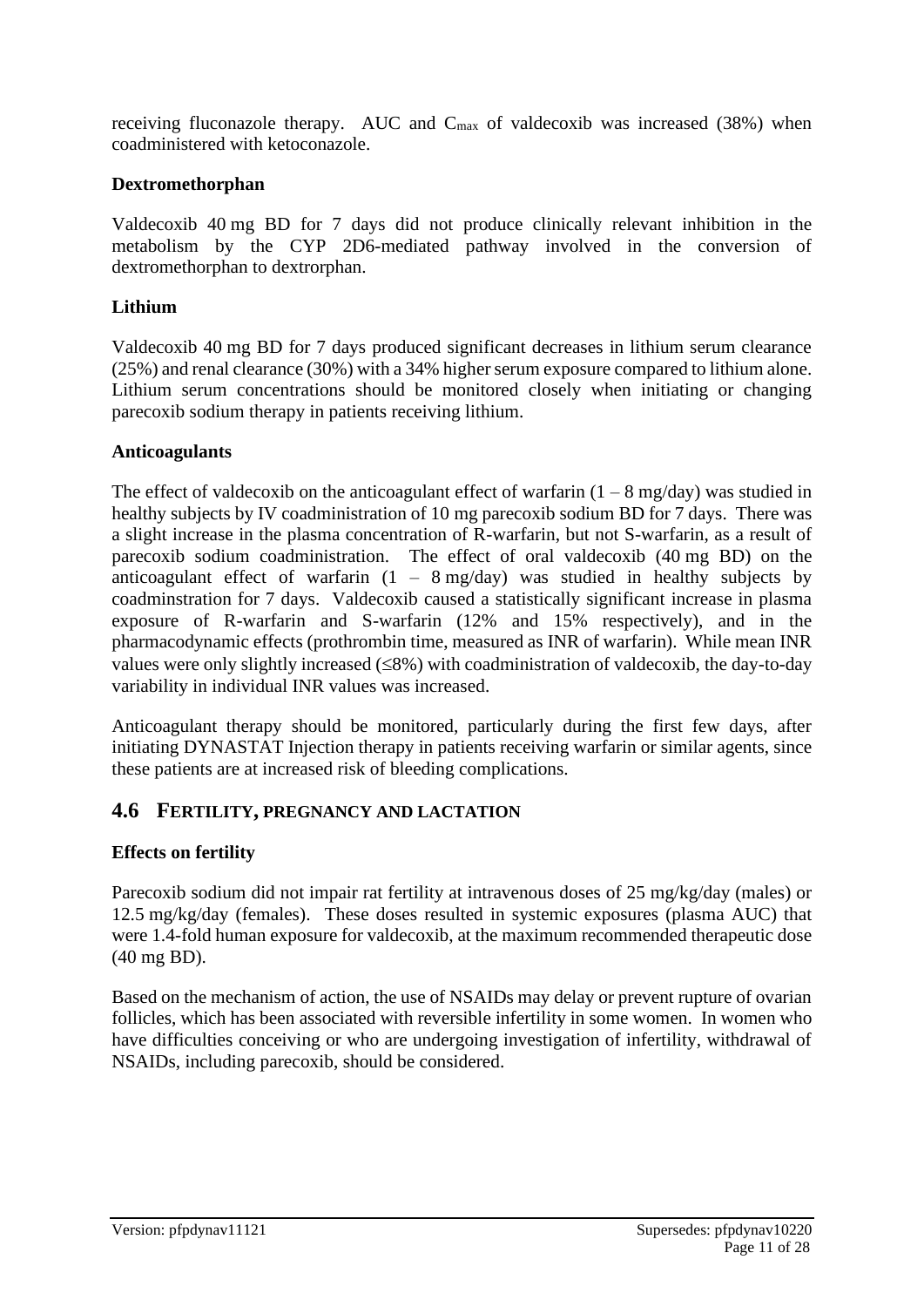# **Use in pregnancy – Category C**

### Teratogenic Effects

Embryo-fetal development studies conducted with intravenous parecoxib sodium in rats and rabbits have not shown any evidence of developmental malformations. Doses used (respectively up to 25 and 40 mg/kg/day) resulted in systemic exposures (plasma AUC) to valdecoxib that were 4.3-fold and 2.2-fold human exposure at the maximum recommended therapeutic dose, respectively. Animal reproduction studies are not always predictive of human responses, and there are no adequate and well-controlled studies in pregnant women. Use of DYNASTAT Injection during pregnancy is not recommended.

### Non-Teratogenic Effects

Parecoxib sodium increased post-implantation losses in rats and rabbits at doses that resulted in systemic exposures (plasma AUC) to valdecoxib that were similar to the human exposure at the maximum recommended therapeutic dose. This effect is thought to be a consequence of the inhibition of prostaglandin synthesis, and has been reported to occur with other NSAIDs. No studies have been conducted to evaluate the effect of valdecoxib on the closure of the ductus arteriosus in humans or animals. The use of cyclooxygenase inhibitors may result in premature closure of the ductus arteriosus or uterine inertia. Therefore, the use of DYNASTAT Injection during the third trimester should be avoided.

Inhibition of prostaglandin synthesis might adversely affect pregnancy. Epidemiological studies suggest an increased risk of spontaneous abortion after use of prostaglandin synthesis inhibitors in early pregnancy. In animals, administration of prostaglandin synthesis inhibitors has been shown to result in increased pre- and post-implantation loss.

### Oligohydramnios and Neonatal Renal Impairment

Use of NSAIDs from about 20 weeks gestation may cause fetal renal dysfunction leading to oligohydramnios and, in some cases, neonatal renal impairment. These adverse outcomes are seen, on average, after days to weeks of treatment, although oligohydramnios has been infrequently reported as soon as 48 hours after NSAID initiation. Oligohydramnios is often, but not always, reversible with treatment discontinuation. Complications of prolonged oligohydramnios may, for example, include limb contractures and delayed lung maturation. In some post-marketing cases of impaired neonatal renal function, invasive procedures such as exchange transfusion or dialysis were required. If, after careful consideration of alternative treatment options for pain management, NSAID treatment is necessary from about 20 weeks, limit use to the lowest effective dose and shortest duration possible. Consider ultrasound monitoring of amniotic fluid if treatment extends beyond 48 hours. Discontinue treatment with NSAIDs if oligohydramnios occurs.

### Labour and delivery

Parecoxib sodium has not been studied in late pregnancy and parturition in either animals or humans. In animal studies, both COX-1 and COX-2 have been shown to be present in the ductus arteriosus of fetal lambs and to contribute to the maintenance of patency and the fetal ductus arteriosus was constricted significantly in near-term rats.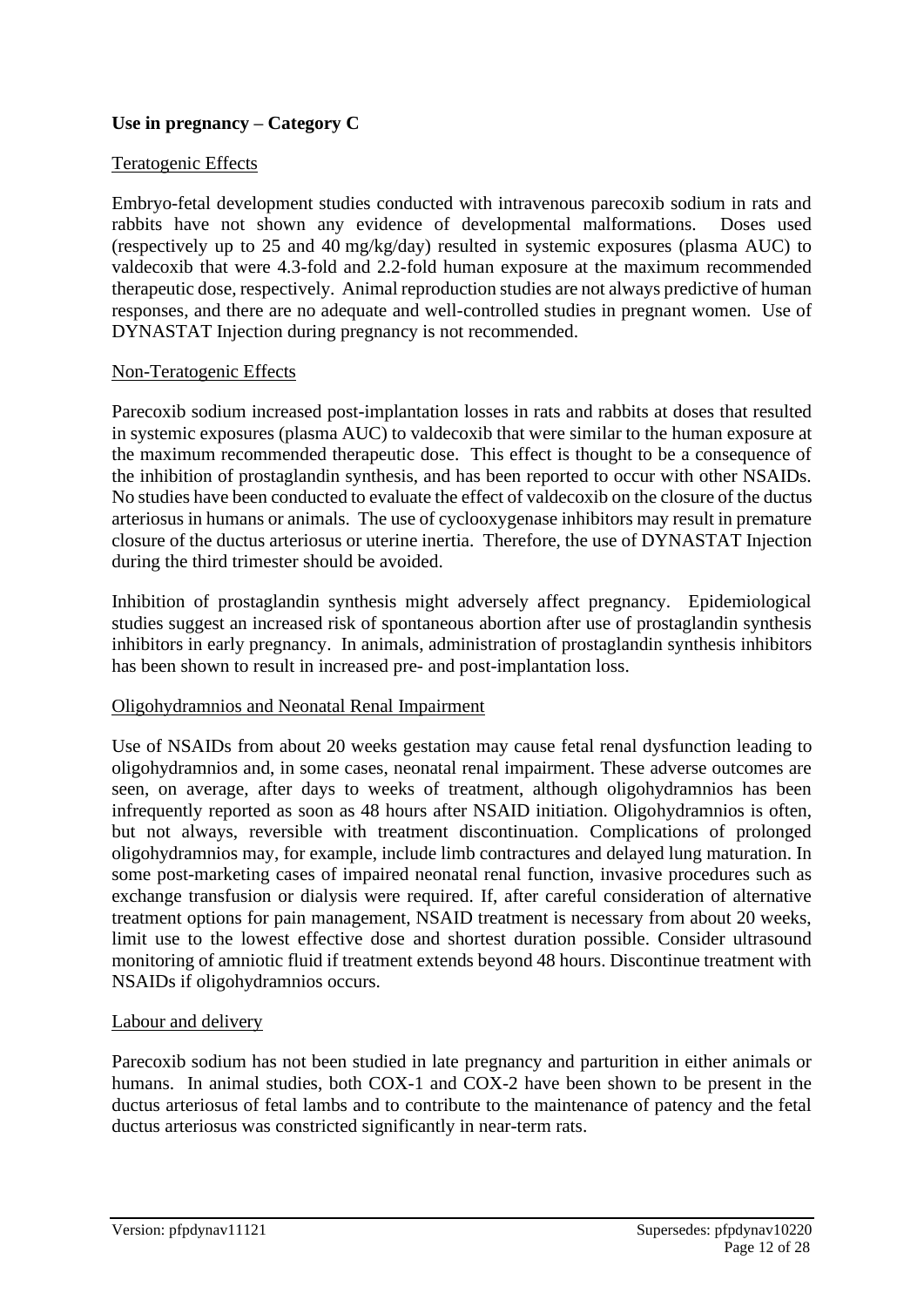## **Use in lactation**

Parecoxib, valdecoxib and an active metabolite of valdecoxib, are excreted in the milk of lactating rats. Parecoxib and valdecoxib are also reported to be transferred into the breast milk of lactating women. Because of the potential for adverse effects in nursing infants from DYNASTAT Injection, breast-feeding should be discontinued during treatment.

## **4.7 EFFECTS ON ABILITY TO DRIVE AND USE MACHINES**

The effect of DYNASTAT Injection on ability to drive or use machinery has not been studied. However, patients who experience dizziness, vertigo or somnolence after receiving DYNASTAT Injection should refrain from driving or operating machinery.

# **4.8 ADVERSE EFFECTS (UNDESIRABLE EFFECTS)**

#### **Clinical trial experience**

The following adverse reactions were reported in patients who received parecoxib (N=5,402) in 28 placebo-controlled clinical trials.

Events occurring ≥10%

*Gastrointestinal disorders:* nausea

Events occurring  $\geq 1\%$  and  $\lt 10\%$ 

*Blood and lymphatic system disorders:* post-operative anaemia

*Gastrointestinal disorders:* abdominal pain, constipation, dyspepsia, vomiting

*General disorders and administration site conditions:* oedema peripheral

*Infections and infestations:* alveolar osteitis (dry socket)

*Metabolism and nutrition disorders:* hypokalaemia

*Nervous system disorders:* dizziness, hypoaesthesia

*Psychiatric disorders:* insomnia

*Renal and urinary disorders:* oliguria

*Respiratory, thoracic and mediastinal disorders:* respiratory insufficiency

*Skin and subcutaneous tissue disorders:* sweating increased, pruritus

*Vascular disorders:* hypotension

Events occurring  $\geq 0.1\%$  and  $\lt 1\%$ 

*Blood and lymphatic system disorders:* thrombocytopenia

*Cardiac disorders:* bradycardia, myocardial infarction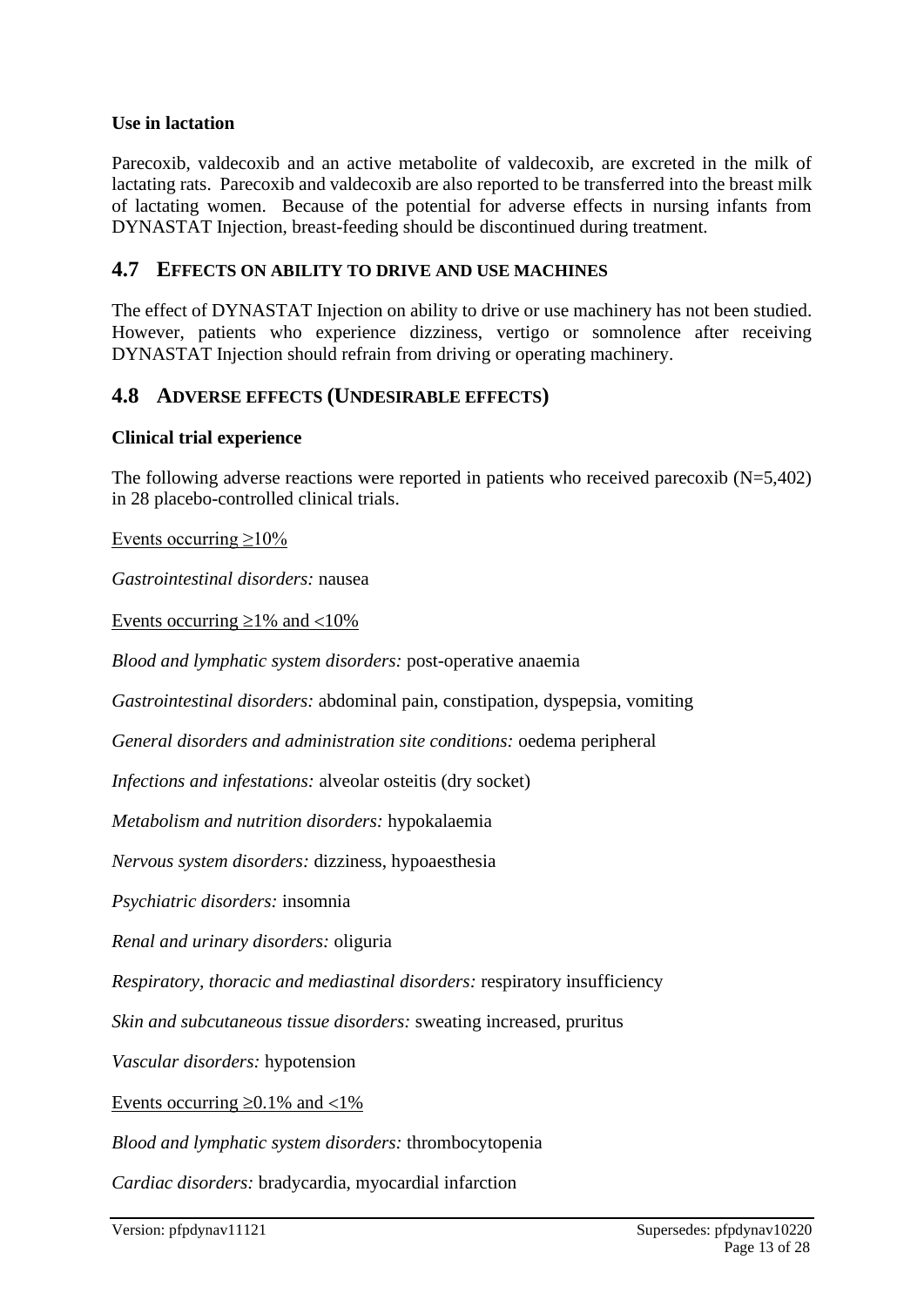### *Ear and labyrinth disorders:* earache

*Gastrointestinal disorders:* mouth dry, flatulence, oesophagitis, gastroesophageal reflux, hypoactive bowel sounds, gastroduodenal ulceration

*General disorders and administration site conditions:* injection site pain, injection site reaction, asthenia

*Infections and infestations:* pharyngitis, abnormal sternal serous wound drainage, wound infection

*Injury, poisoning and procedural complications:* skin post-operative complications

*Investigations:* BUN increased, creatine phosphokinase increased, creatinine increase, LDH increased, AST increased, ALT increased

*Metabolism and nutrition disorders:* anorexia, hyperglycaemia

*Musculoskeletal and connective tissue disorders:* back pain, arthralgia

*Nervous system disorders:* cerebrovascular disorder

*Psychiatric disorders:* agitation

*Respiratory, thoracic and mediastinal disorders:* embolism pulmonary

*Skin and subcutaneous tissue disorders:* rash, ecchymosis, urticaria

*Vascular disorders:* hypertension, hypertension aggravated, hypotension postural

Events occurring  $\geq 0.01\%$  and  $\lt 0.1\%$ 

*Gastrointestinal disorders:* oesophagitis, pancreatitis, perioral swelling

*Immune system disorders:* anaphylactoid reaction

*Renal and urinary disorders:* renal failure acute

Immediately following CABG surgery, patients administered DYNASTAT have a higher risk of adverse events, such as cardiovascular/thromboembolic events (e.g. myocardial infarction and cerebrovascular accident), renal dysfunction, deep surgical infections or sternal wound healing complications (see Section 4.3 CONTRAINDICATIONS).

### **Post-marketing experience**

In post-marketing experience, the following rare, serious adverse events have been reported in association with the use of parecoxib:

Renal failure, acute renal failure, aseptic meningitis, congestive heart failure, circulatory collapse, erythema multiforme, hepatic failure, hepatomegaly, jaundice, Stevens-Johnson syndrome and hypersensitivity reactions including anaphylaxis and angioedema (see Section 4.4 SPECIAL WARNINGS AND PRECAUTIONS FOR USE).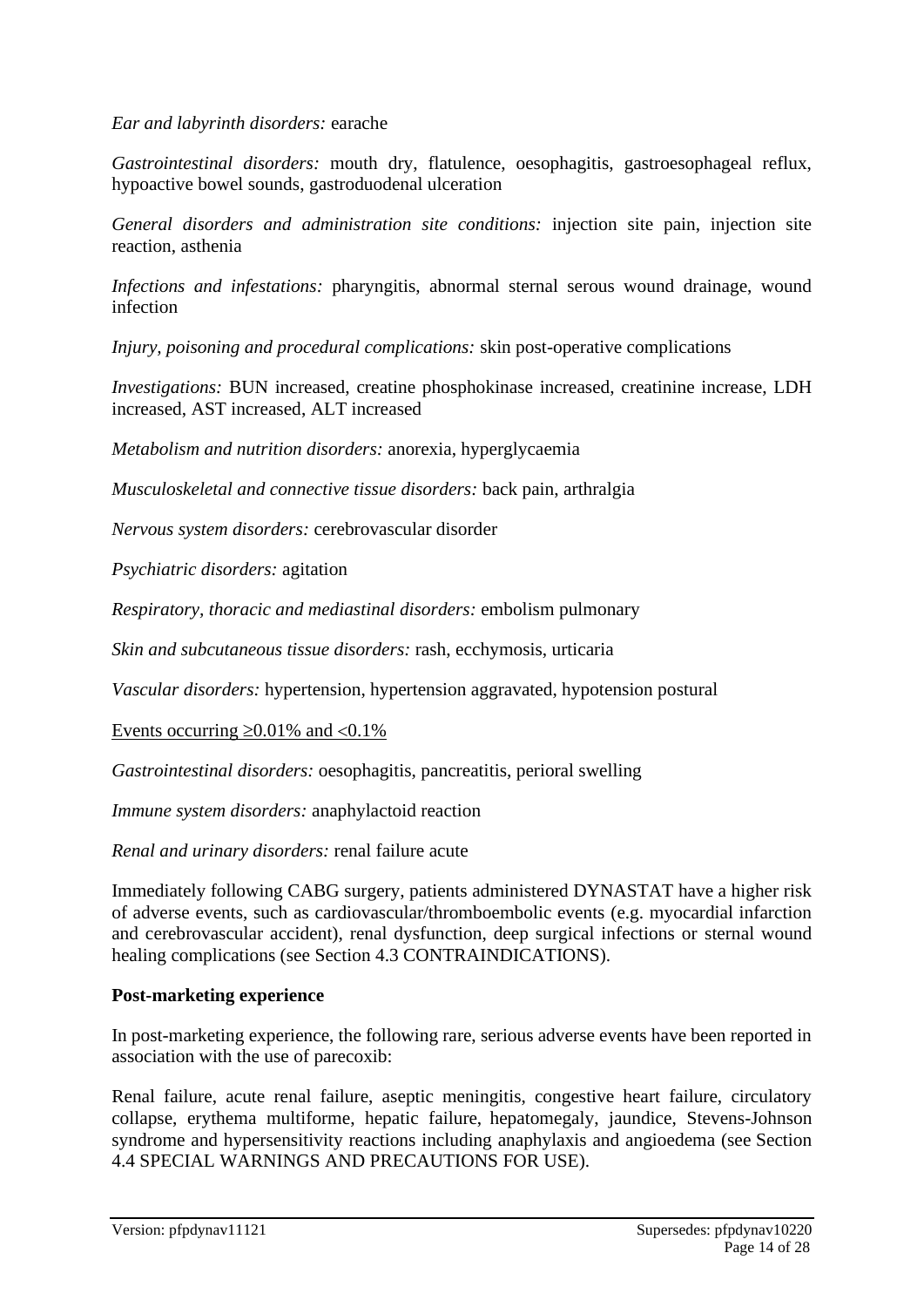In post-marketing experience, in addition to the severe cutaneous adverse reaction erythema multiforme and Stevens-Johnson syndrome, the following events have been reported in association with the use of valdecoxib and cannot be ruled out for DYNASTAT Injection:

Myocardial infarction (very rare), exfoliative dermatitis, Drug reaction with eosinophilia and systemic symptoms syndrome and toxic epidermal necrolysis (see Section 4.4 SPECIAL WARNINGS AND PRECAUTIONS FOR USE). The reported rate of serious skin events appears to be greater for valdecoxib as compared to other COX-2 selective inhibitors.

In post-marketing experience, the following adverse effects have with NSAID use that cannot be excluded as a class-effect:

Pregnancy, puerperium and perinatal conditions: Oligohydramnios, neonatal renal impairment, ductus arteriosus premature closure, prolonged labour and prolonged pregnancy.

## **Reporting suspected adverse effects**

Reporting suspected adverse reactions after registration of the medicinal product is important. It allows continued monitoring of the benefit-risk balance of the medicinal product. Healthcare professionals are asked to report any suspected adverse reactions at [www.tga.gov.au/reporting](http://www.tga.gov.au/reporting-problems)[problems.](http://www.tga.gov.au/reporting-problems)

# **4.9 OVERDOSE**

### **Signs and symptoms**

Clinical experience of overdose is limited and a minimum human toxic dose has not been established. No symptoms of overdose have been observed with single IV doses of up to 200 mg of parecoxib sodium or oral doses up to 400 mg of valdecoxib in healthy subjects. Parecoxib sodium doses of 50 mg BD IV for 7 days did not result in any signs of toxicity.

Symptoms following acute NSAID overdoses are usually limited to lethargy, drowsiness, nausea, vomiting, epigastric pain, and other gastrointestinal effects, which are generally reversible with supportive care. Gastrointestinal bleeding can occur. Hypertension, acute renal failure, respiratory depression and coma may occur, but are rare. Anaphylactoid reactions have been reported with therapeutic ingestion of NSAIDs, and may occur following an overdose.

### **Treatment of overdosage**

There are no specific antidotes. Patients should be managed by symptomatic and supportive care following an overdose. Monitor patients for signs and symptoms of gastrointestinal ulceration and/or haemorrhage. Monitor serum electrolytes, renal function and urinalysis after significant overdose.

Valdecoxib is not removed by haemodialysis. Forced diuresis or alkalinisation of urine may not be useful due to high protein binding of valdecoxib.

For information on the management of overdose, contact the Poisons Information Centre on 13 11 26 (Australia).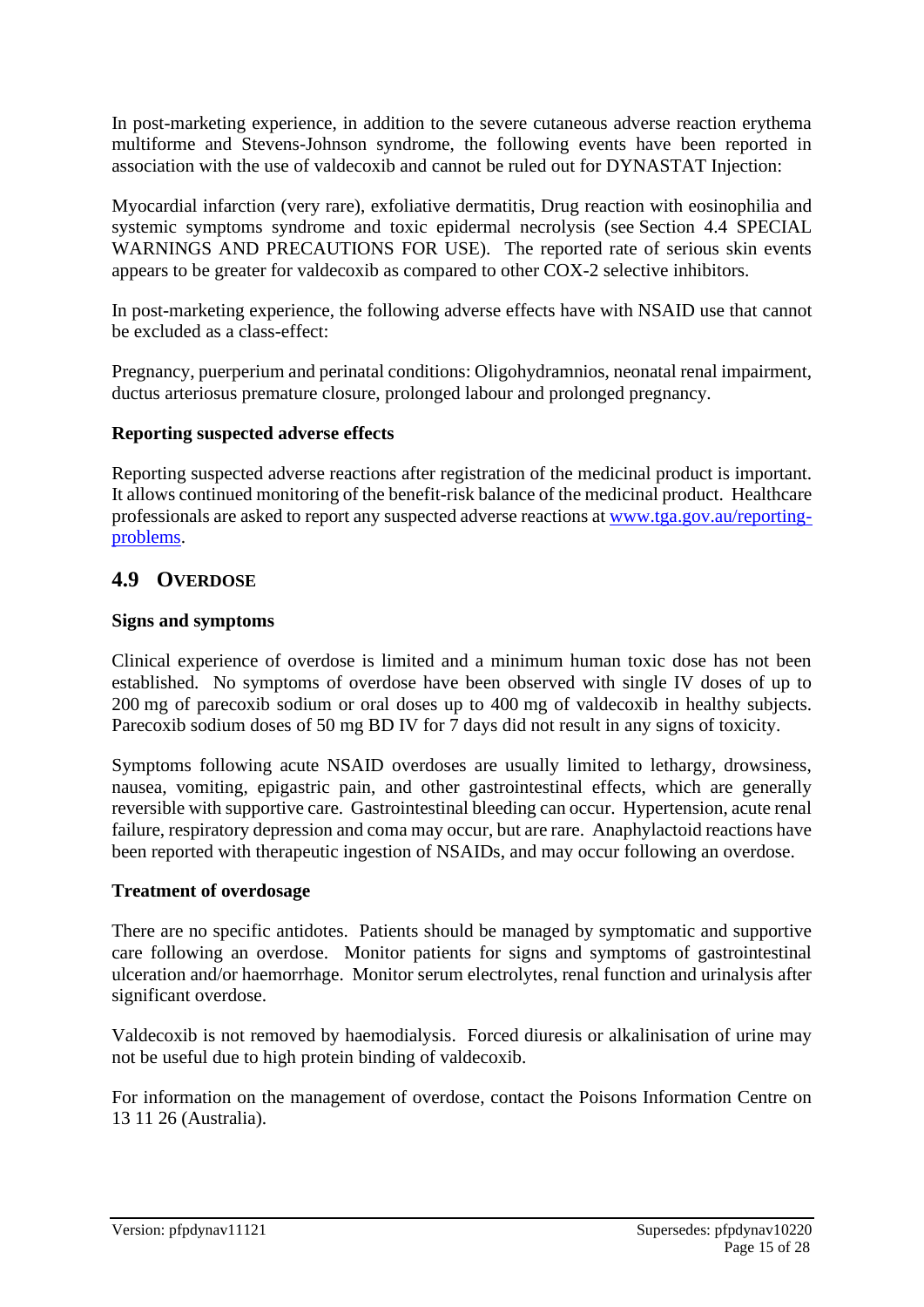# **5 PHARMACOLOGICAL PROPERTIES**

# **5.1 PHARMACODYNAMIC PROPERTIES**

## **Mechanism of action**

Following injection, parecoxib sodium is rapidly converted to valdecoxib: the *in vivo* pharmacology of parecoxib is therefore that of valdecoxib. The mechanism of action of valdecoxib is by inhibition of cyclooxygenase-2 (COX-2)-mediated prostaglandin synthesis. At therapeutic plasma concentrations in humans, valdecoxib does not inhibit cyclooxygenase-1 (COX-1). In animal models, valdecoxib is anti-inflammatory, analgesic, and antipyretic.

By inhibition of both peripheral and central COX-2, valdecoxib reduces the production of prostaglandins that are important mediators of pain and inflammation. In animal models, the analgesic activity of valdecoxib is not reversible by naloxone. Therefore, DYNASTAT Injection is not expected to exhibit the potential for dependence, sedation or respiratory depression seen with opioid analgesic agents.

When given at the recommended doses for management of acute pain, the onset of analgesia was 7–14 minutes and reached a peak effect within 2 hours. After a single dose, the duration of analgesia was dose and clinical pain model dependent, and ranged from 6 to greater than 24 hours.

## **Clinical trials**

The analgesic efficacy and broad clinical utility of valdecoxib (delivered parenterally as the parecoxib sodium prodrug, DYNASTAT Injection) have been demonstrated in multiple clinical models of pain. The analgesic efficacy of DYNASTAT Injection was determined by various standard, primary and secondary measures, including absolute and differential pain relief scales and patient global evaluation. Comparisons were made to ketorolac (15 mg IV, 30 mg IV; 60 mg IM) and morphine (4 mg IV). Doses of parecoxib sodium are expressed in terms of parecoxib, not the sodium salt.

Analgesic response to DYNASTAT Injection was found to be independent of age, gender or severity of pain.

### Management of Pain

The perioperative efficacy of DYNASTAT Injection was established in studies of oral, gynaecologic, orthopaedic, and coronary artery bypass graft (CABG) surgical pain.

### Post-oral Surgery

In single-dose post-oral surgery (extraction of  $\geq 2$  third molar teeth with bone removal) pain studies, patients were randomised to receive parecoxib sodium (1 to 100 mg), placebo, or an active control. The effective analgesic dose range for DYNASTAT Injection was 20 to 40 mg. Doses higher than 40 mg provided no additional analgesic efficacy. Onset of analgesia, following a single 20 or 40 mg dose of DYNASTAT Injection, was 11-14 minutes; magnitude of analgesic effect of the 40 mg dose was comparable with that of ketorolac 60 mg IM (see Table 1 for a representative study). In addition, the median duration of analgesia for the 40 mg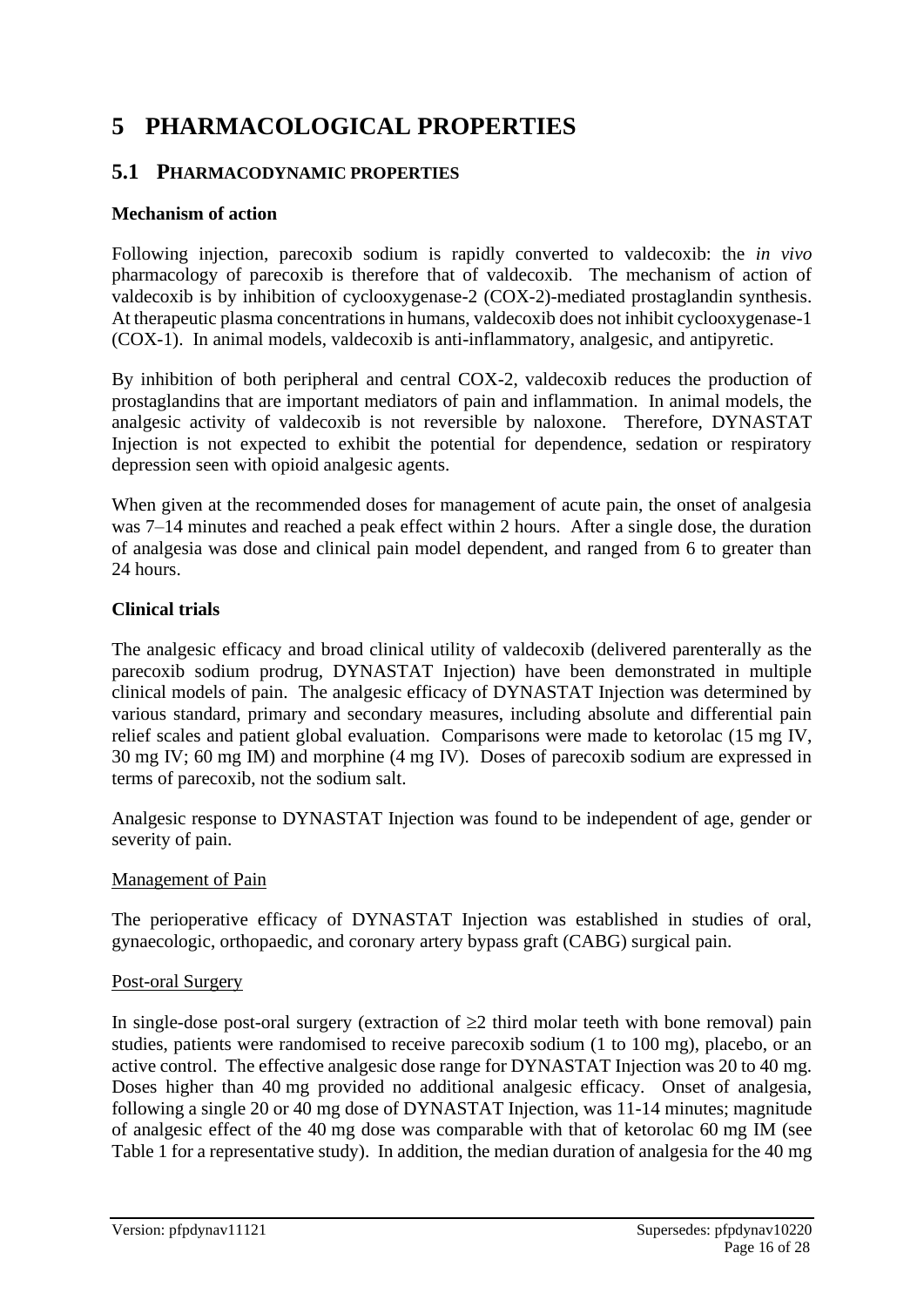dose was 15-22 hours, providing statistically significantly superior sustained pain relief over the 20 mg dose and comparators.

# **Table 1 Table 2**

| <b>Primary Efficacy Parameters for Single Doses of Parecoxib Sodium</b> |
|-------------------------------------------------------------------------|
| and Comparators – Post-oral Surgery                                     |

|                                                                                                                                                                                                             | <b>Parecoxib</b> |             |             |             | Ketorolac   | <b>Placebo</b> |
|-------------------------------------------------------------------------------------------------------------------------------------------------------------------------------------------------------------|------------------|-------------|-------------|-------------|-------------|----------------|
| Analgesia<br><b>Parameters</b>                                                                                                                                                                              | 20 mg<br>ıм      | 20 mg<br>IV | 40 mg<br>ΙM | 40 mg<br>IV | 60 mg<br>IM |                |
| Time to Onset <sup>†</sup>                                                                                                                                                                                  | $00:13*$         | $00:13*$    | $00:13*$    | $00:13*$    | $00:12*$    | >24:00         |
| Duration (Time to<br>Rescue Medication) <sup>†</sup>                                                                                                                                                        | $09:20*$         | $07:03*$    | $21:43*$    | $15:39*$    | $11:01*$    | 01:03          |
| 12 hr. Total Pain<br>Relief (TOTPAR12) <sup>‡</sup>                                                                                                                                                         | $23.43*$         | $22.65*$    | $30.04*$    | 28.38*      | $29.91*$    | 5.31           |
| <sup>†</sup> Median times are expressed in hr:min<br><sup>‡</sup> TOTPAR12 = Time weighted sum of the pain relief scores over the first 12 hours post-dose<br>* Significant difference from placebo, p<0.05 |                  |             |             |             |             |                |

Analgesic effectiveness of single and multiple doses of DYNASTAT Injection for post-surgical pain was evaluated in 819 patients following gynaecologic (abdominal hysterectomy) or orthopaedic (hip or knee joint replacement) surgery.

#### Post-gynaecologic Surgery

DYNASTAT Injection was evaluated in single and multiple dose regimens in women with moderate to severe pain following abdominal hysterectomy. Single doses of DYNASTAT Injection 20 and 40 mg IV were compared to placebo, morphine 4 mg IV, and ketorolac 30 mg IV. Onset of analgesia, following a single dose of 40 mg of DYNASTAT Injection, was 7-14 minutes and the magnitude of the analgesic effect was comparable to that of ketorolac (Table 2). Overall, a single dose of DYNASTAT Injection 40 mg was more efficacious than DYNASTAT Injection 20 mg. In the multiple dose treatment phase of the second study, 40 mg BD/PRN was comparable to 20 mg QID/PRN and both dose regimens were similar in effectiveness to ketorolac 30 mg QID/PRN.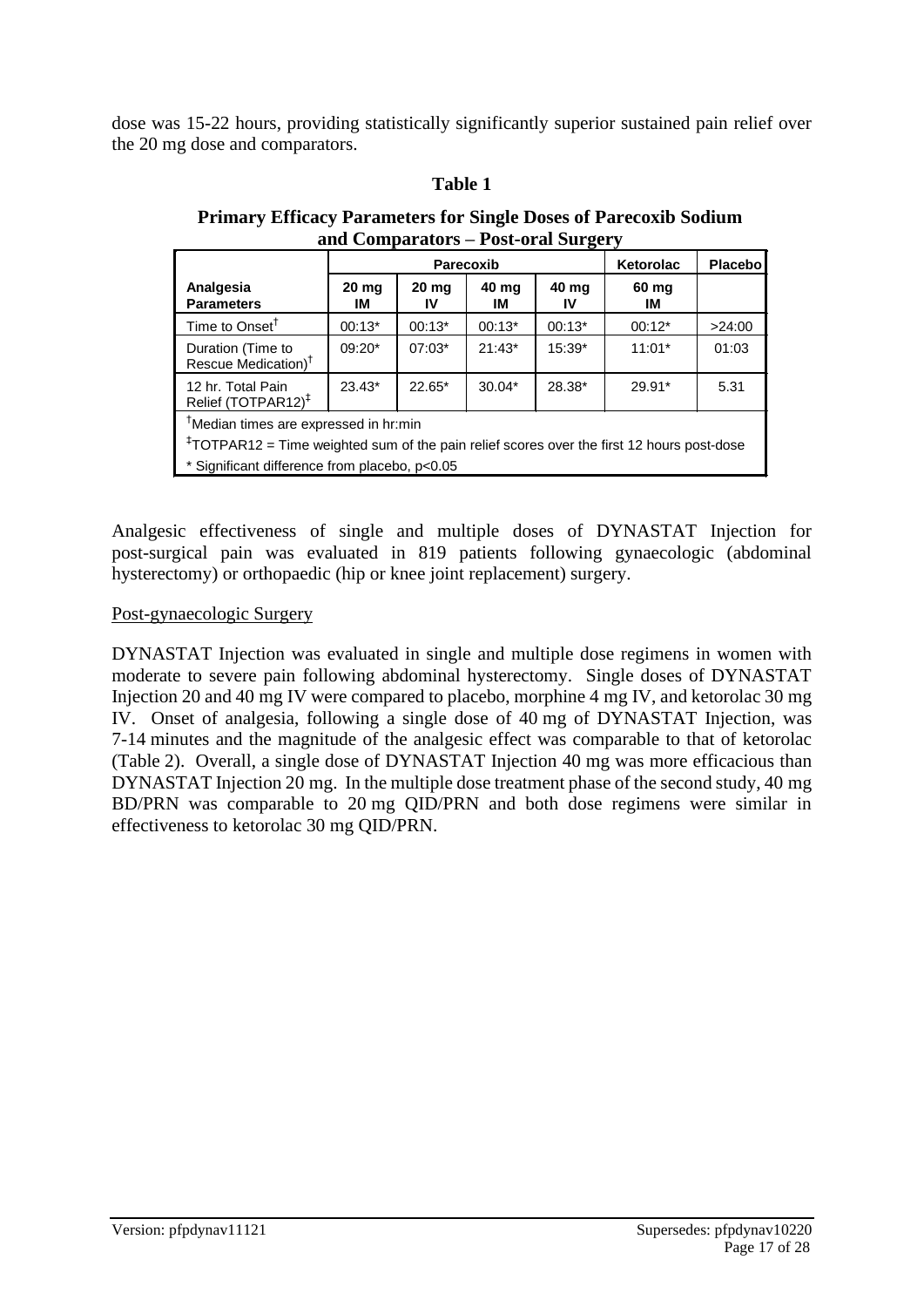# **Table 2 Table 3**

| and Comparators $-1$ ost-gynceologic burgery                                                                                                                                                                |           |          |                 |                  |                |
|-------------------------------------------------------------------------------------------------------------------------------------------------------------------------------------------------------------|-----------|----------|-----------------|------------------|----------------|
| Analgesia<br><b>Parameters</b>                                                                                                                                                                              | Parecoxib |          | <b>Morphine</b> | <b>Ketorolac</b> | <b>Placebo</b> |
| Time to Onset <sup>T</sup>                                                                                                                                                                                  | 20 mg IV  | 40 mg IV | 4 mg IV         | 30 mg IV         |                |
| N93-019                                                                                                                                                                                                     | 00:23     | $00:14*$ | $00:23*$        | $00:10*$         | >24:00         |
| N93-021                                                                                                                                                                                                     | 00:13     | $00:07*$ | 00:06           | $00:09*$         | 00:14          |
| Duration (Time to<br>Rescue Medication) <sup>†</sup>                                                                                                                                                        |           |          |                 |                  |                |
| N93-019                                                                                                                                                                                                     | $06:10*$  | 06:30*   | 02:36           | 06:00*           | 01:50          |
| N93-021                                                                                                                                                                                                     | 06:05     | 06:20*   | 04:55           | $06:10*$         | 02:50          |
| 12 Hr. Total Pain<br>Relief (TOTPAR12) <sup>‡</sup>                                                                                                                                                         |           |          |                 |                  |                |
| N93-019                                                                                                                                                                                                     | 17.78*    | $17.35*$ | 6.80            | 16.76*           | 4.89           |
| N93-021                                                                                                                                                                                                     | 19.99*    | $26.44*$ | 18.97*          | 25.32*           | 13.19          |
| <sup>†</sup> Median times are expressed in hr:min<br><sup>‡</sup> TOTPAR12 = Time weighted sum of the pain relief scores over the first 12 hours post-dose<br>* Significant difference from placebo, p<0.05 |           |          |                 |                  |                |

#### **Primary Efficacy Parameters for Single Doses of Parecoxib Sodium and Comparators – Post-gynecologic Surgery**

Post-orthopaedic Surgery

Two double-blind, parallel group studies were conducted in adults with moderate to severe pain following knee or hip replacement surgery. Both studies included a single-dose phase comparing DYNASTAT Injection 20 and 40 mg IV to placebo, morphine 4 mg IV and ketorolac 30 mg IV (knee replacement study) or ketorolac 15 mg IV (hip replacement study). Onset of analgesia, following a single dose of 40 mg of DYNASTAT Injection, was 10-11 minutes (Table 3). Overall, a single dose of DYNASTAT Injection 40 mg was more efficacious than 20 mg. In the hip replacement study, 20 mg QID/PRN was comparable to 40 mg BD/PRN, and both dose regimens were similar in effectiveness to ketorolac 15 mg IV, QID/PRN.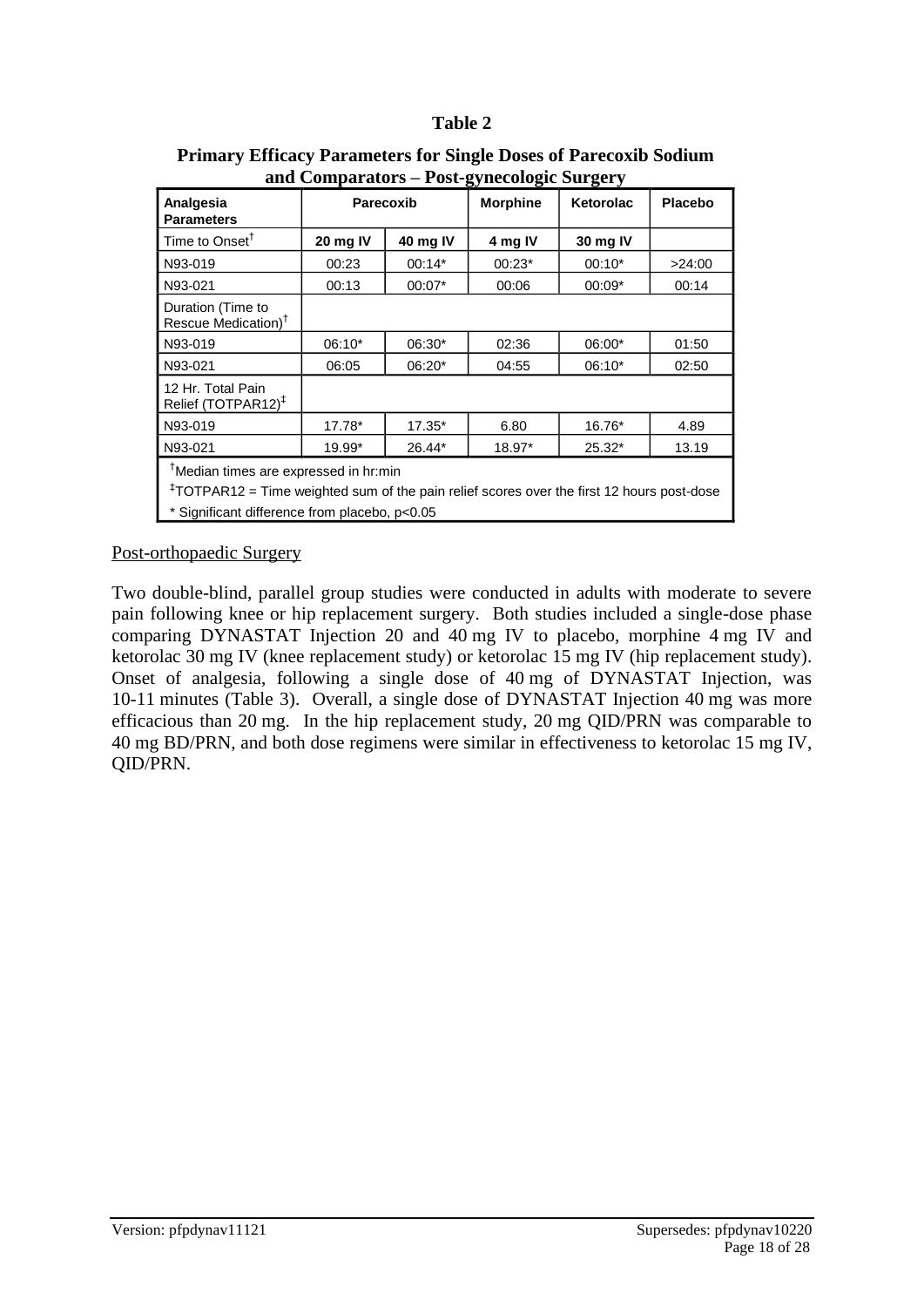# **Table 3**

| <b>Parecoxib</b>                                                                                                                                                                               |          | <b>Morphine</b> | Ketorolac      | <b>Placebo</b> |
|------------------------------------------------------------------------------------------------------------------------------------------------------------------------------------------------|----------|-----------------|----------------|----------------|
| 20 mg IV                                                                                                                                                                                       | 40 mg IV | 4 mg IV         | 15 or 30 mg IV |                |
| 00:27                                                                                                                                                                                          | 00:11    | 00:15           | $00:12*$       | 00:31          |
| $00:12*$                                                                                                                                                                                       | $00:10*$ | 00:10           | $00:15*$       | 00:30          |
|                                                                                                                                                                                                |          |                 |                |                |
| $03:09*$                                                                                                                                                                                       | $05:10*$ | 02:07           | 04:35*         | 01:48          |
| 06:53*                                                                                                                                                                                         | $07:48*$ | 03:20           | 06:14*         | 03:01          |
|                                                                                                                                                                                                |          |                 |                |                |
| 13.17                                                                                                                                                                                          | 17.95*   | 10.11           | 12.88*         | 8.26           |
| 22.58*                                                                                                                                                                                         | 26.63*   | 13.48           | 16.52*         | 9.65           |
| Median times are expressed in hr:min<br><sup>‡</sup> TOTPAR12 = Time weighted sum of the pain relief scores over the first 12 hours post-dose<br>* Significant difference from placebo, p<0.05 |          |                 |                |                |
|                                                                                                                                                                                                |          |                 |                |                |

**Primary Efficacy Parameters for Single Doses of Parecoxib Sodium and Comparators – Post-orthopedic Surgery**

Patients who required any rescue medication in the gynaecologic and orthopaedic efficacy trials were withdrawn from the study (Table 4). As a result, experience is limited with parecoxib treatment for more than 2 days.

**Table 4 Percent of Patients Withdrawn for Use of Rescue Medication**

|                 | Study 020            | Study 021          |
|-----------------|----------------------|--------------------|
| Placebo         | 75% (27/36)          | 73% (32/44)        |
| Parecoxib 20 mg | $35\%$ $(15/43)^{*}$ | $37\%$ $(14/38)^*$ |
| Parecoxib 40 mg | 39% $(17/44)^{*}$    | 41\% $(17/41)$ *   |

\* difference statistically significant from placebo  $(p<0.01)$ 

+ difference statistically significant from morphine  $(p<0.05)$ 

### Pre-operative Administration

Two clinical studies evaluating the pre-operative administration (i.e., pre-emptive dosing) of DYNASTAT Injection have demonstrated efficacy in reducing post-operative pain. Compared to placebo, administration of single doses of DYNASTAT Injection 30 to 45 minutes prior to surgery significantly delayed development of post-operative pain (as measured by the proportion of patients not requiring supplemental pain medication at 6, 12 and 24 hours post-surgery) in patients undergoing oral surgery, and orthopaedic (bunionectomy and total hip arthroplasty) surgery (Figure 1). The safety profile of DYNASTAT Injection administered pre-operatively was not different from that seen with post-operative administration.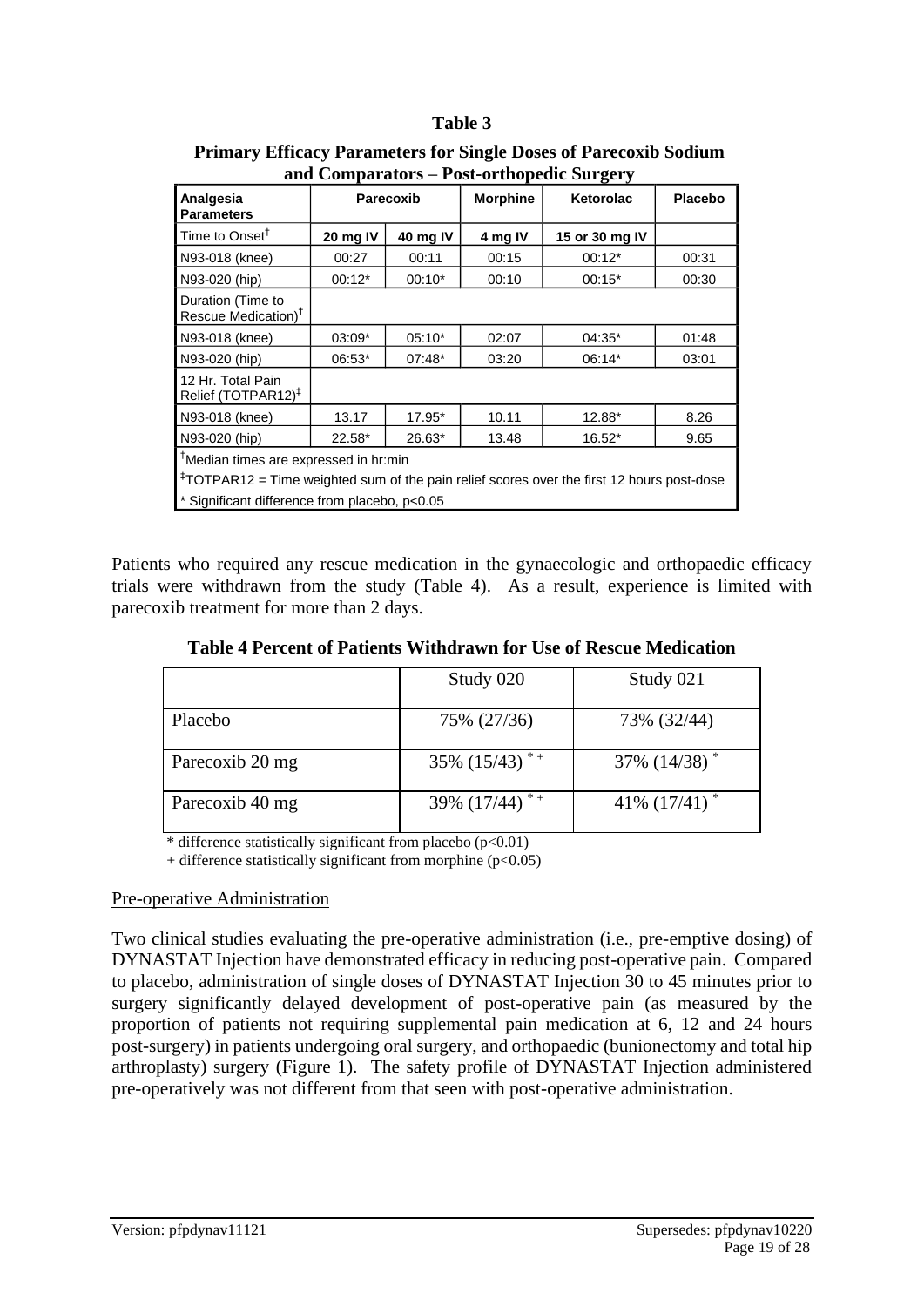## **Figure 1: Proportion of Patients Not Requiring Supplemental Pain Medication – Pre-operative Administration Studies**



## Special Studies

### *CABG Post-operative Safety Studies*

In addition to routine adverse event reporting, pre-specified event categories, adjudicated by an independent expert committee, were examined in two placebo-controlled safety studies in which patients received parecoxib sodium for at least 3 days and then were transitioned to oral valdecoxib for a total duration of 10-14 days. All patients received standard of care analgesia during treatment.

Patients received low-dose acetylsalicylic acid prior to randomisation and throughout the two CABG surgery studies.

The first CABG surgery study evaluated patients treated with IV parecoxib sodium 40 mg BD for a minimum of 3 days, followed by treatment with valdecoxib 40 mg BD (parecoxib sodium/valdecoxib group)  $(n=311)$  or placebo/placebo  $(n=151)$  in a 14-day, double-blind placebo-controlled study. Nine pre-specified adverse event categories were evaluated (cardiovascular (CV) thromboembolic events, pericarditis, new onset or exacerbation of congestive heart failure, renal failure/dysfunction, upper gastrointestinal (GI) ulcer complications, major non-GI bleeds, infections, non-infectious pulmonary complications, and death). There was a significantly  $(p<0.05)$  greater incidence of CV/thromboembolic events (myocardial infarction, ischaemia, cerebrovascular accident, deep vein thrombosis and pulmonary embolism) detected in the parecoxib/valdecoxib treatment group compared to the placebo/placebo treatment group for the IV dosing period (2.2% and 0.0% respectively) and over the entire study period (4.8% and 1.3% respectively) (see Section 4.3 CONTRAINDICATIONS and Section 4.4 SPECIAL WARNINGS AND PRECAUTIONS FOR USE, Cardiovascular Adverse Effects). Surgical wound complications (most involving the sternal wound) were observed at an increased rate with parecoxib/valdecoxib treatment. By value of a the remainder of a state of a state of a state of a state of a 10 day is a state of a 10 day is a state of a 10 day of the remainder of a 10 day treatment period of a 10 day treatment period of a 10 day trea

In the second CABG surgery study, four pre-specified event categories were evaluated (cardiovascular/thromboembolic; renal dysfunction/renal failure; upper GI ulcer/bleeding; surgical wound complication). Patients were randomised within 24-hours post-CABG surgery to: parecoxib initial dose of 40 mg IV, then 20 mg IV Q12H for a minimum of 3 days followed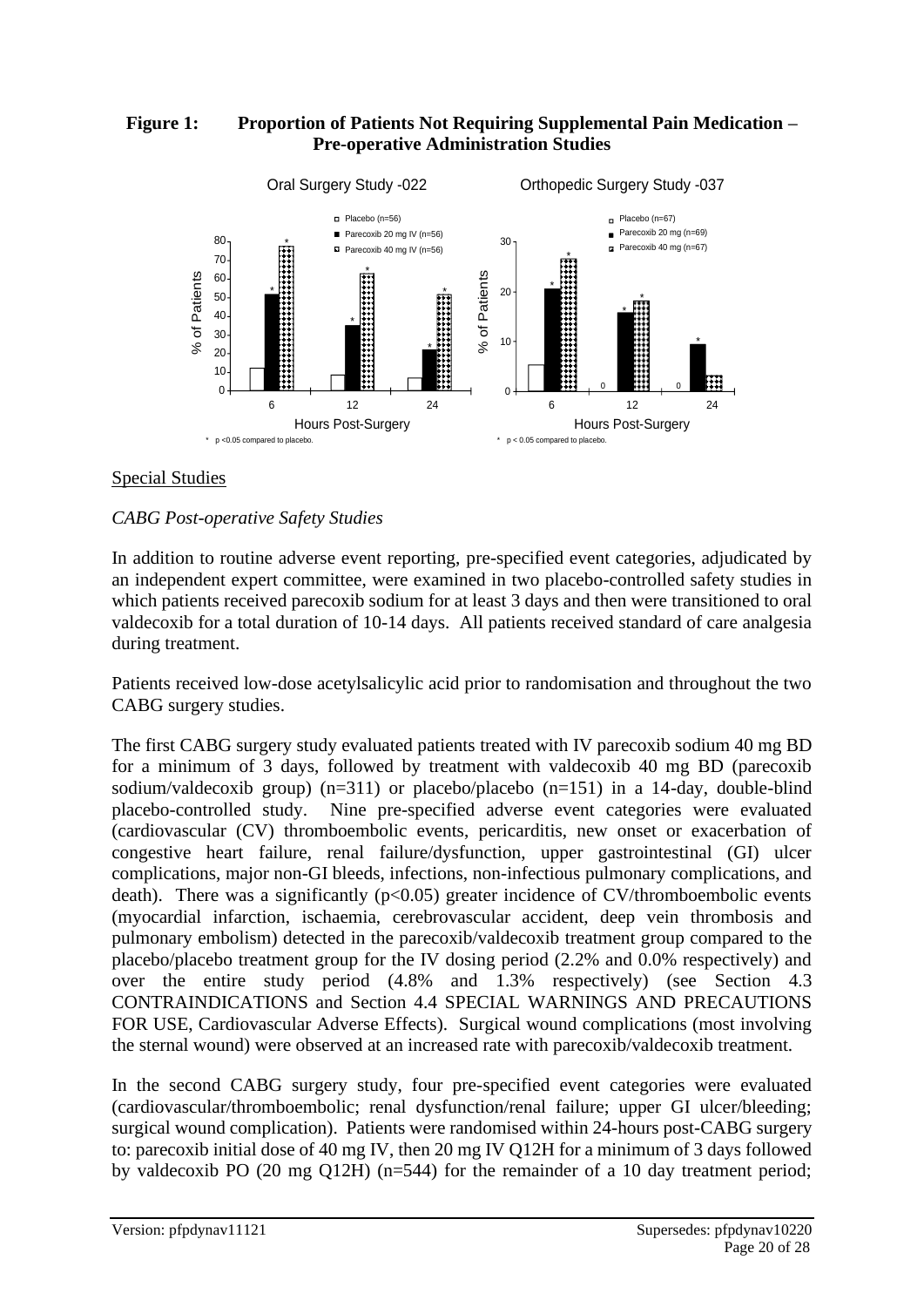placebo IV followed by valdecoxib PO (n=544); or placebo IV followed by placebo PO  $(n=548)$ . A significantly  $(p=0.033)$  greater incidence of events in the cardiovascular/thromboembolic category was detected in the parecoxib /valdecoxib treatment group (2.0%) compared to the placebo/placebo treatment group (0.5%). Placebo/valdecoxib treatment was also associated with a higher incidence of CV thromboembolic events versus placebo treatment, but this difference did not reach statistical significance. Three of the six cardiovascular thromboembolic events in the placebo/valdecoxib treatment group occurred during the placebo treatment period; these patients did not receive valdecoxib. Pre-specified events that occurred with the highest incidence in all three treatment groups involved the category of surgical wound complications, including deep surgical infections and sternal wound healing events.

There were no significant differences between active treatments and placebo for any of the other pre-specified event categories (renal dysfunction/failure, upper GI ulcer complications or surgical wound complications).

# *General Surgery*

In a large (n=1,050) major orthopaedic/general surgery trial, patients received an initial dose of parecoxib 40 mg by IV, then 20 mg IV Q12H for a minimum of 3 days followed by valdecoxib PO (20 mg Q12H) (n=512) for the remainder of a 10-day treatment period, or placebo IV followed by placebo PO (n=525). There were no significant differences in the overall safety profile, including the four pre-specified event categories described above for the second CABG surgery study, for parecoxib sodium/valdecoxib compared to placebo treatment.

In an analysis of non-cardiac surgery controlled trials in which the majority of patients were treated for 2 days, patients treated with parecoxib did not experience an increased risk of CV adverse events compared to placebo. This included patients with none, one or two CV risk factors. This analysis was powered to detect a doubling in the background rate of CV adverse events in patients treated with parecoxib (see Section 4.4 SPECIAL WARNINGS AND PRECAUTIONS FOR USE, Cardiovascular Adverse Effects).

# *Gastrointestinal*

Endoscopy studies were conducted to evaluate the ulcerogenic effects of DYNASTAT Injection on the upper gastrointestinal (GI) mucosa. In short-term (7 day) studies involving healthy young or elderly subjects  $(\geq 65$  years), DYNASTAT Injection treatment resulted in significantly fewer ulcers than either ketorolac or naproxen (Table 5).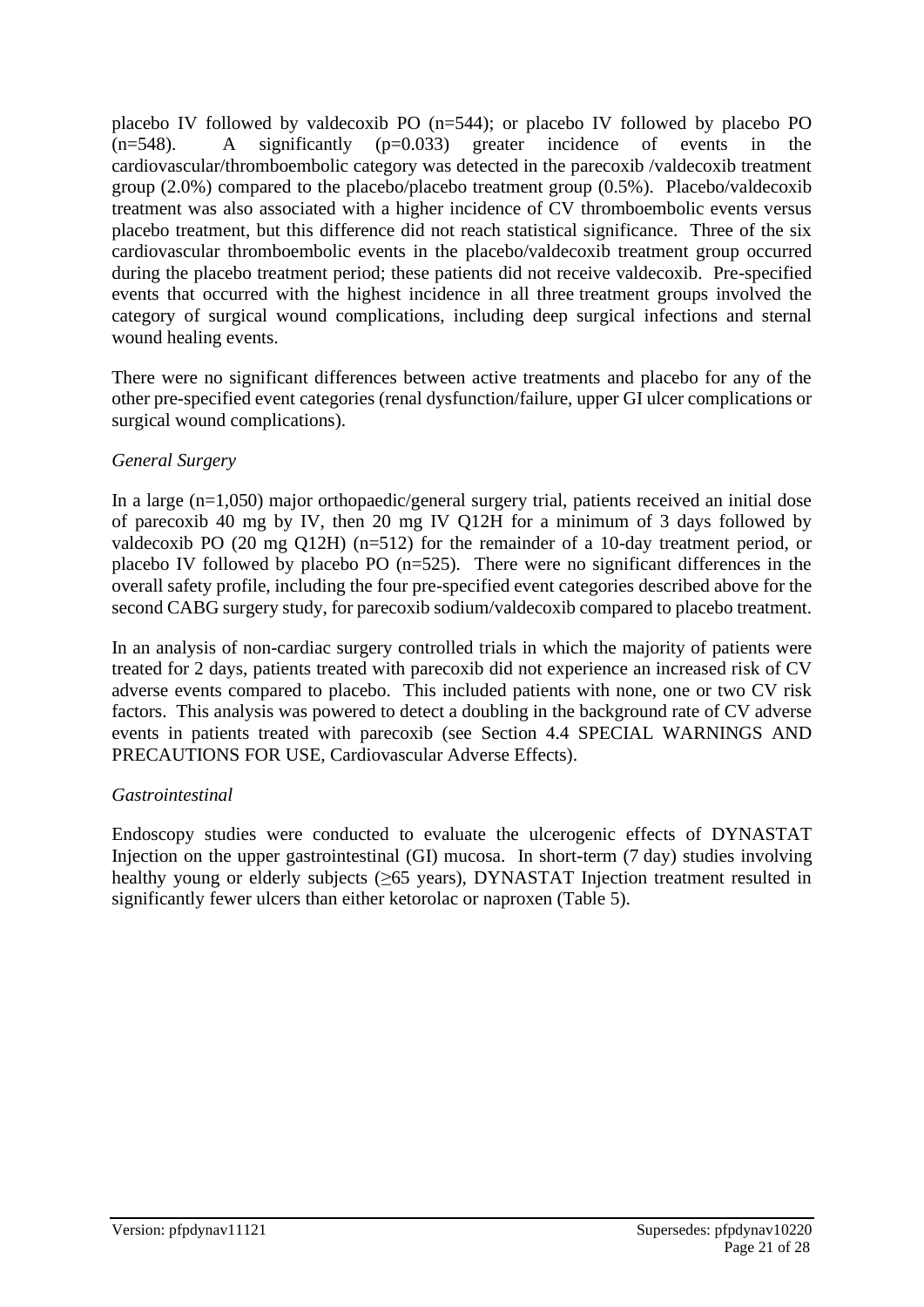| <u>sissis in risailly sabjects</u>                       |                     |                       |                         |  |
|----------------------------------------------------------|---------------------|-----------------------|-------------------------|--|
|                                                          |                     | <b>Young Subjects</b> | <b>Elderly Subjects</b> |  |
|                                                          | Study 1             | Study 2               | Study 3                 |  |
|                                                          | $n = 166$           | $n = 123$             | $n = 94$                |  |
| Placebo                                                  | $0\%$               | $0\%$                 | $0\%$                   |  |
| Parecoxib sodium 20 mg BD                                | 2%                  |                       |                         |  |
|                                                          | $(6.2\%)$           |                       |                         |  |
| Parecoxib sodium 40 mg BD                                |                     | 0%                    | 0%                      |  |
| Ketorolac 15 mg QID                                      |                     |                       | $23%$ *                 |  |
|                                                          |                     |                       | (37.8%)                 |  |
| Ketorolac 30 mg QID                                      | $39\%$ *            | 28%*                  |                         |  |
|                                                          | (53.9%)             | (41.9%*)              |                         |  |
| Naproxen 500 mg BD                                       | $17\%$ <sup>*</sup> |                       |                         |  |
|                                                          | (28.5%)             |                       |                         |  |
| *p < 0.05 vs Parecoxib sodium and placebo in same study  |                     |                       |                         |  |
| Parecoxib sodium not different from placebo in any study |                     |                       |                         |  |
|                                                          |                     |                       |                         |  |

| Table 5                                          |  |  |
|--------------------------------------------------|--|--|
| Incidence (95% CL) of Endoscopic, Gastroduodenal |  |  |
| <b>Ulcers in Healthy Subjects</b>                |  |  |
|                                                  |  |  |

In a 12-week placebo-controlled study, scheduled endoscopies were conducted in 1150 patients with osteoarthritis. The gastroduodenal ulcer incidence rates with oral valdecoxib (active moiety of DYNASTAT Injection), diclofenac sodium, and ibuprofen were compared (Figure 2). Valdecoxib was associated with a statistically significantly lower incidence of endoscopic ulcers compared to ibuprofen and diclofenac over the study period. There was no difference in the incidence of ulcers between placebo and either of the two doses of valdecoxib.

### **Figure 2: Incidence (%) of Gastroduodenal Ulcers Over 3 months in OA Patients**



### *Platelets*

In clinical trials studying young and elderly  $(\geq 65$  years) adult subjects, single and multiple doses up to 7 days of DYNASTAT Injection 20 mg and 40 mg BD, had no effect on platelet aggregation or bleeding time. By comparison, ketorolac 15 mg and 30 mg as a single dose, or after 5 days treatment, significantly reduced platelet aggregation and significantly increased bleeding time (Figure 3). Full therapeutic doses of DYNASTAT Injection had no clinically significant effect on aspirin-mediated inhibition of platelet function compared to placebo (see Section 4.5 INTERACTIONS WITH OTHER MEDICINES AND OTHER FORMS OF INTERACTIONS, Aspirin).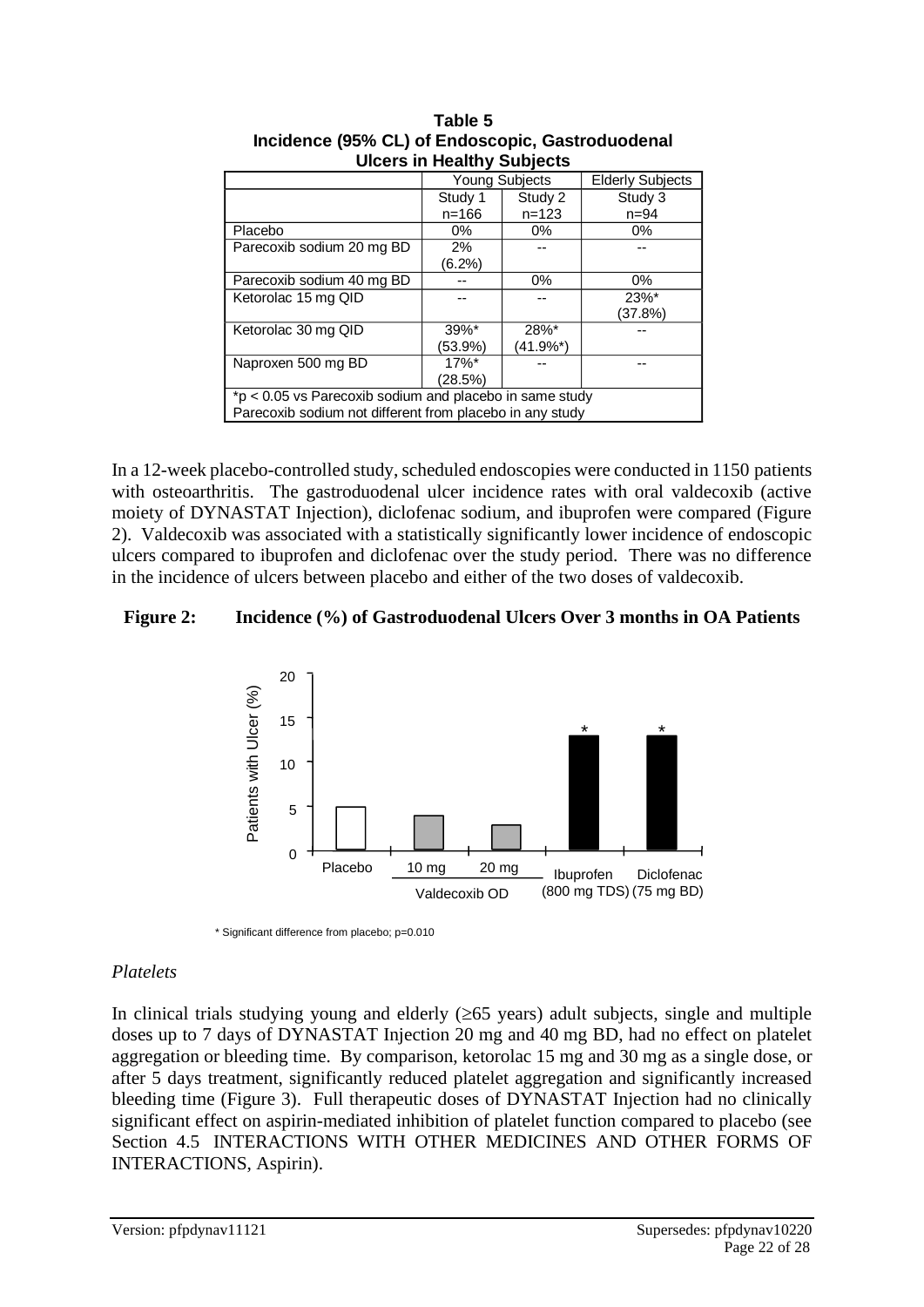





 $\overline{0}$ 

First Dose Day

# **5.2 PHARMACOKINETIC PROPERTIES**

The pharmacokinetics of the prodrug parecoxib sodium and its active moiety valdecoxib, have been evaluated in more than 1600 individuals, including patients with acute pain, hepatic disease, renal disease, and young and elderly healthy subjects.

Placebo Parecoxib

Final Dose Day

First Dose Day

40 mg BD

Final Dose **Day** 

> Ketorolac 30 mg QID

Final Dose Day

First Dose Day

### **Absorption**

Following IV or IM injection, parecoxib sodium is rapidly and essentially completely converted to valdecoxib. Exposure [plasma concentration vs. time curve (AUC) and peak concentration  $(C_{\text{max}})$  of valdecoxib following injection of parecoxib sodium is approximately linear in the dosage range of 1 mg to 100 mg IV and 1 mg to 40 mg IM given as a single dose, or 5 to 50 mg IV and 5 to 20 mg IM given repeatedly twice a day (BD). Steady state was reached within 4 days with BD dosing.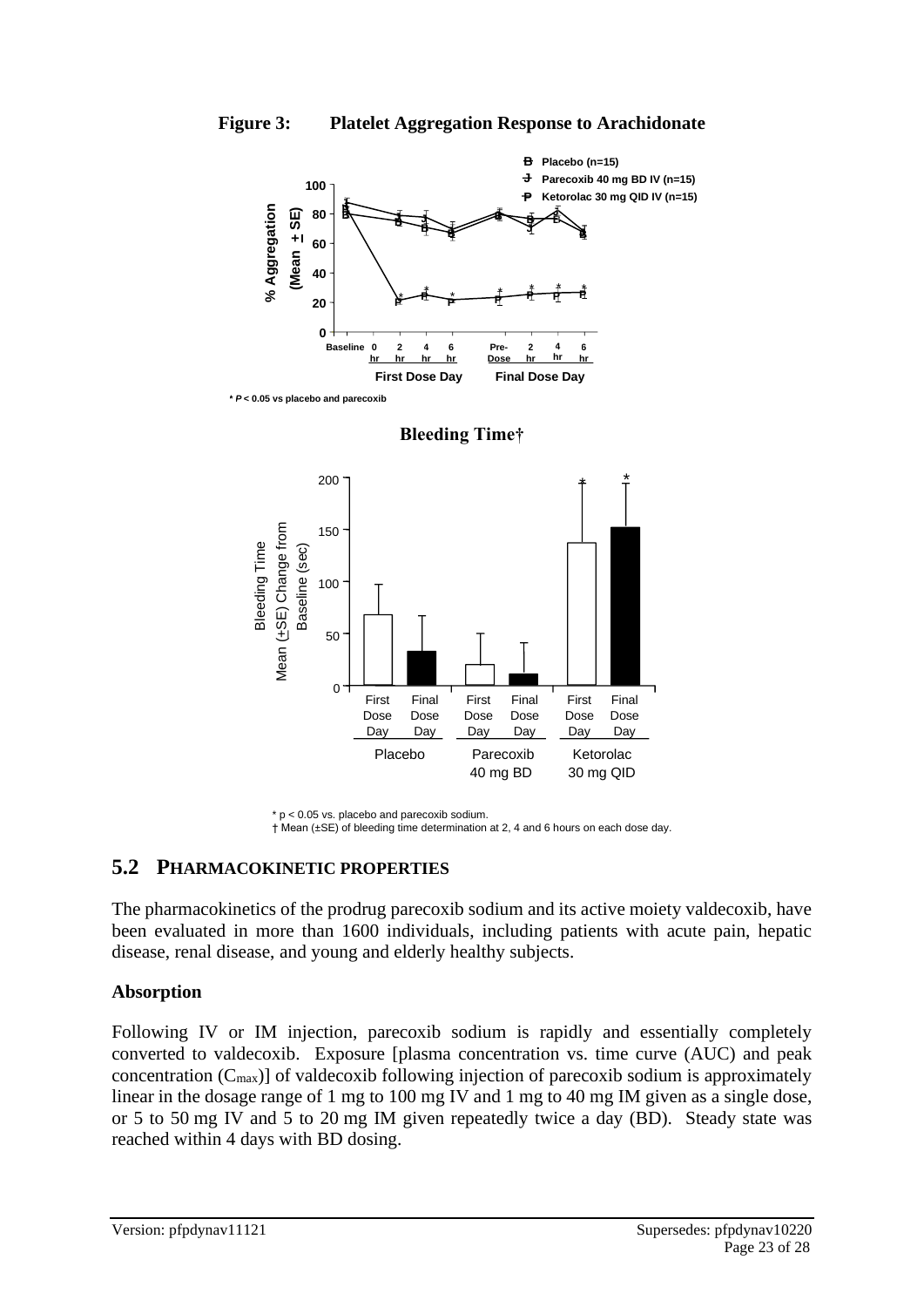The pharmacokinetics of parecoxib and valdecoxib following single IV and IM doses of parecoxib sodium are shown in Table 6.

#### **Table 6 Table 1**

|       | r alecoxid in freatury Subjects               |                                              |                       |                                    |                         |  |
|-------|-----------------------------------------------|----------------------------------------------|-----------------------|------------------------------------|-------------------------|--|
|       |                                               | Mean (%CV) PK Parameter Values for Parecoxib |                       |                                    |                         |  |
| Route | Dose<br>(mg)                                  | $C_{\text{max}}$<br>(ng/mL)                  | $T_{\text{max}}$ , hr | Effective T <sub>1/2</sub> .<br>hr | AUC (Iqc)<br>(hr*ng/mL) |  |
| IV    | 20                                            | 4679 (35)                                    | 0.036(65)             | 0.381(8)                           | 699 (22)                |  |
| IМ    | 20                                            | 1255 (36)                                    | 0.217(22)             | 0.340(23)                          | 663 (23)                |  |
|       | Mean (%CV) PK Parameter Values for Valdecoxib |                                              |                       |                                    |                         |  |
| Route | Dose<br>(mg)                                  | $C_{\text{max}}$<br>(ng/mL)                  | $T_{\text{max}}$ , hr | Effective T <sub>1/2</sub> ,<br>hr | AUC (Iqc)<br>(hr*ng/mL) |  |
| IV    | 20                                            | 384 (28)                                     | 0.542(42)             | 6.81(22)                           | 2358 (33)               |  |
| IМ    | 20                                            | 377 (37)                                     | 0.890(18)             | 6.56(22)                           | 2383 (32)               |  |

# **Summary of Single Dose Disposition Kinetics of**  r<br>**Parecoxib in Healthy Subjects**

# **Distribution**

The volume of distribution of valdecoxib after its IV administration is approximately 55 L. Plasma protein binding is about 98% over the concentration range  $(0.21 - 2.38 \text{~mcg/mL})$ achieved with the highest recommended dose. Valdecoxib, but not parecoxib, is extensively partitioned into erythrocytes with an RBC to plasma concentration ratio of about 4:1 and a blood to plasma ratio of about 2.5:1. This ratio remains approximately constant with time and therapeutic blood concentrations, and therefore measurement of plasma concentrations of valdecoxib in pharmacokinetics studies is appropriate.

# **Metabolism**

Parecoxib is rapidly and almost completely converted to valdecoxib *in vivo* with a plasma halflife of <60 minutes. The rate of conversion of parecoxib to valdecoxib is not affected in patients with mild to moderate hepatic impairment. Elimination of valdecoxib is by extensive hepatic metabolism involving multiple pathways. The cytochrome P-450 (CYP-450) dependent pathway involves predominantly 3A4 and 2C9 isozymes while the CYP-450 independent pathway leads to glucuronide conjugates of the sulfonamide moiety.

One active minor metabolite (a hydroxylated form via the CYP-450 pathway) of valdecoxib has been identified in human plasma at approximately 10% the concentration of valdecoxib. It also undergoes extensive metabolism, with <5% of the dose excreted in the urine and faeces. Because of its minor presence, this metabolite is not expected to contribute a significant clinical effect after administration of therapeutic doses of parecoxib sodium.

# **Excretion**

Following conversion from parecoxib, valdecoxib is eliminated via hepatic metabolism with <5% of the dose excreted unchanged in the urine. No unchanged parecoxib is detected in urine and only a trace amount in faeces. About 70% of the dose is excreted in the urine as inactive metabolites. The elimination half-life  $(T_{1/2})$  of valdecoxib after IV or IM dosing of parecoxib sodium is about 8 hours. Plasma clearance  $CL<sub>p</sub>$  for valdecoxib is about 6 L/hr. In patients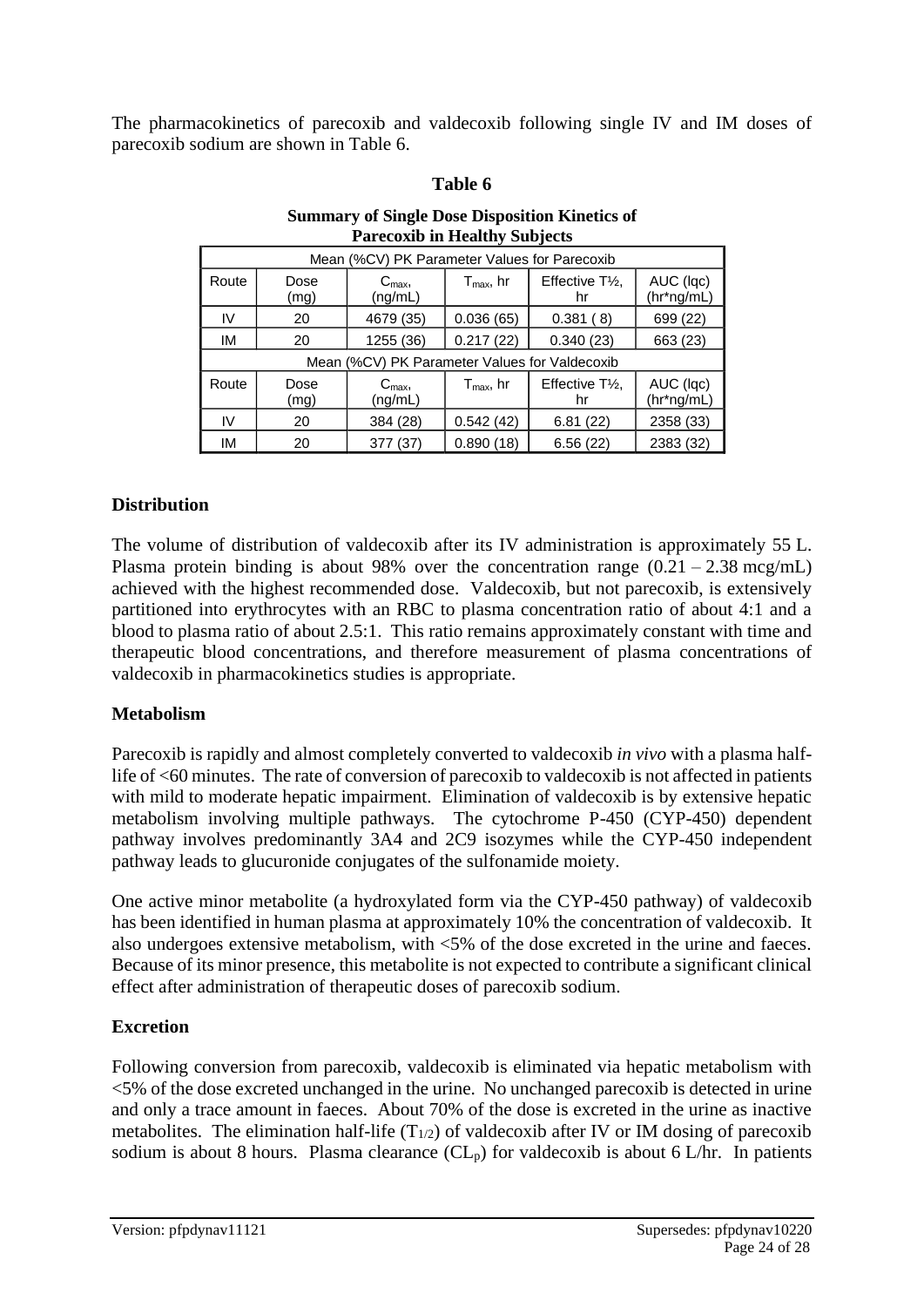undergoing haemodialysis the  $CL<sub>p</sub>$  of valdecoxib was similar to the  $CL<sub>p</sub>$  found in healthy subjects.

## **Special Populations**

## Elderly (>65 years)

DYNASTAT Injection has been administered to 335 elderly patients (65-96 years of age) in pharmacokinetic and therapeutic trials. Valdecoxib steady state plasma exposures in elderly female subjects, when adjusted for body weight, are about 40% higher than those in young male subjects. Dose adjustment in the elderly is not generally necessary; however for elderly female patients weighing <50 kg, initiate treatment with half the usual recommended dose of DYNASTAT Injection (see Section 4.2 DOSAGE AND METHOD ADMINISTRATION).

### Children and Adolescents

DYNASTAT Injection has not been investigated in paediatric patients under 18 years of age.

Race

Pharmacokinetic differences due to race have not been identified in clinical and pharmacokinetic studies conducted to date.

### Renal Impairment

Valdecoxib pharmacokinetics has been studied in patients with varying degrees of renal impairment. Because renal elimination of valdecoxib is not important to its disposition, no changes in valdecoxib clearance were found even in patients with severe renal impairment or in patients undergoing renal dialysis (see Section 4.2 DOSAGE AND METHOD ADMINISTRATION).

# Hepatic Impairment

In patients with moderate (Child-Pugh score 7-9) hepatic impairment, treatment should be initiated with half the usual recommended dose of DYNASTAT Injection since valdecoxib exposures were more than doubled (130%) in these patients. However, moderate hepatic impairment did not result in reduced rate or extent of parecoxib conversion to valdecoxib. There is no clinical experience in patients with severe hepatic impairment (Child-Pugh score  $\geq$ 10); therefore, the use of DYNASTAT Injection is contraindicated in these patients (see Section 4.3 CONTRAINDICATIONS and Section 4.2 DOSAGE AND METHOD OF ADMINISTRATION).

# **5.3 PRECLINICAL SAFETY DATA**

# **Genotoxicity**

Parecoxib sodium was not mutagenic in bacterial cells and the Hpoxanthine-Guanine Phosphoribosyl Transferase (HGPRT) mutation assay in Chinese hamster ovary (CHO) cells. Parecoxib increased the incidence of chromosomal aberrations in an *in vitro* CHO cell assay, however, it was negative in an *in vivo* micronucleus and chromosomal aberration test in rat bone marrow. Valdecoxib was negative in assays for gene mutations and clastogenicity.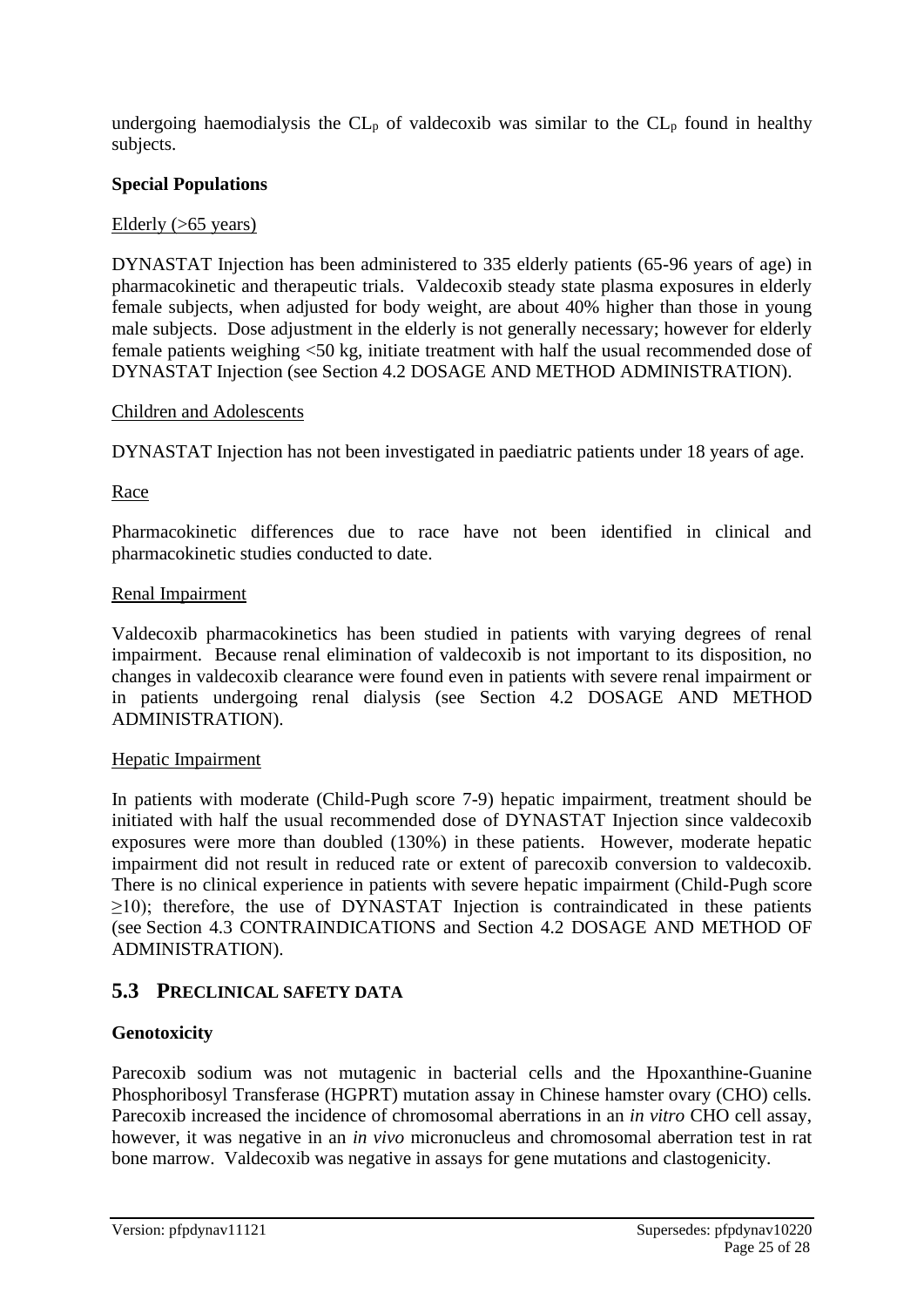# **Carcinogenicity**

Long-term animal studies to evaluate the carcinogenic potential of parecoxib sodium have not been conducted.

# **6 PHARMACEUTICAL PARTICULARS**

# **6.1 LIST OF EXCIPIENTS**

## **Powder for Injection**

- Dibasic sodium phosphate
- Phosphoric acid
- Sodium hydroxide

### **Diluent for injection**

- Hydrochloric acid
- Sodium chloride
- Sodium hydroxide
- Water for injections

# **6.2 INCOMPATIBILITIES**

This medicinal product must **not** be mixed with other medicinal products and should be reconstituted only with sodium chloride solution (0.9% w/v) (provided in some packs) or the diluents mentioned in Section 4.2 DOSAGE AND METHOD OF ADMINISTRATION.

Use of Lactated Ringer's or 5% Glucose in Lactated Ringer's for reconstitution will cause the medicine to precipitate from solution and therefore is **not** recommended.

Use of Sterile Water for Injections is **not** recommended, as the resulting solution is not isotonic.

Injection into an IV line delivering 5% Glucose in Lactated Ringer's, or other IV fluids not listed in Section 4.2 DOSAGE AND METHOD OF ADMINISTRATION, is **not** recommended as this may cause precipitation from solution.

# **6.3 SHELF LIFE**

In Australia, information on the shelf life can be found on the public summary of the Australian Register of Therapeutic Goods (ARTG). The expiry date can be found on the packaging.

# **6.4 SPECIAL PRECAUTIONS FOR STORAGE**

Store below 25°C. Protect from light.

The reconstituted product should **not** be stored in a refrigerator or freezer.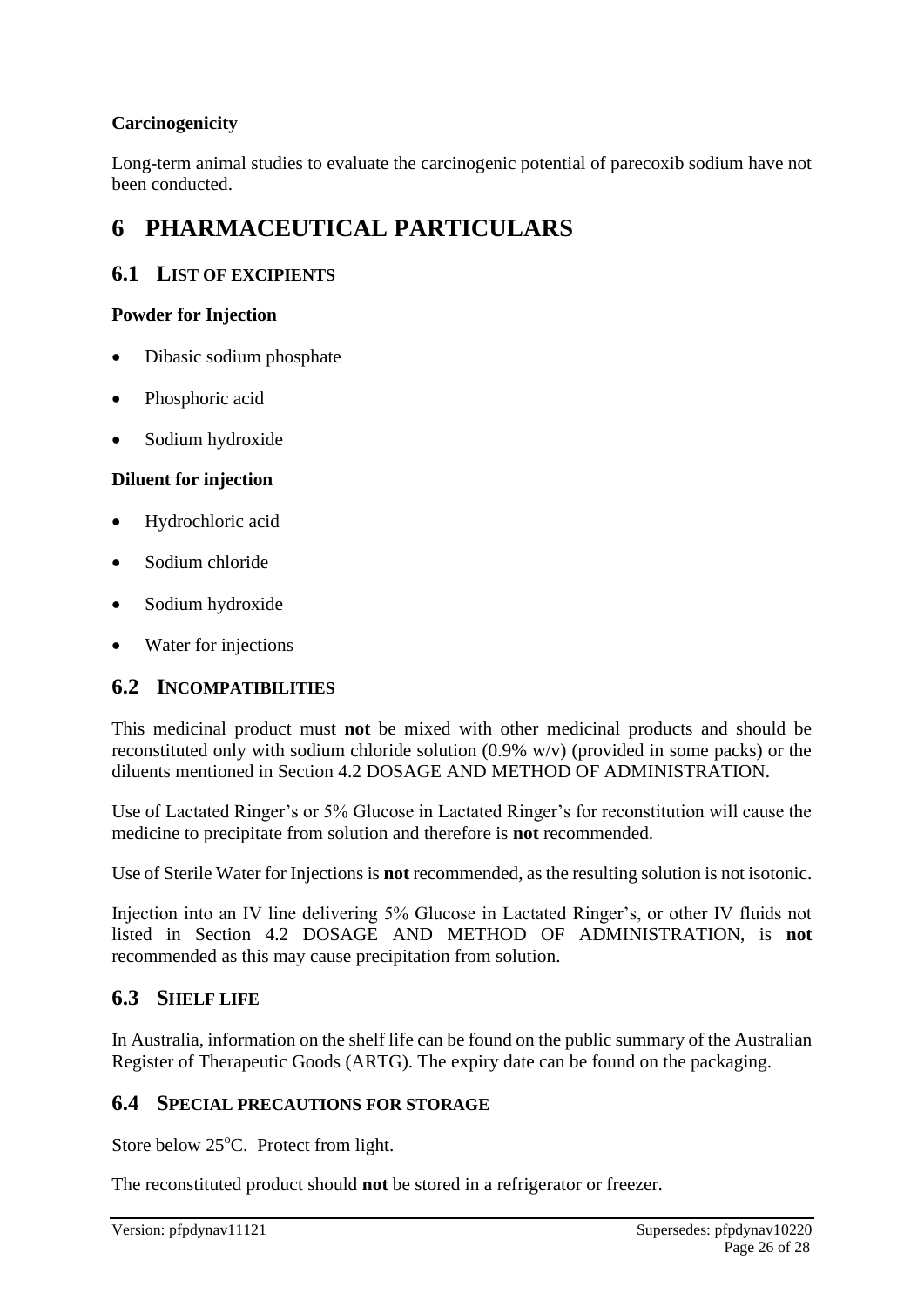# **6.5 NATURE AND CONTENTS OF CONTAINER**

### **Parecoxib Sodium Vials**

Glass vial with a sterilised, lyophilising, laminated stopper or rubber stopper; sealed with a flip-off cap on the aluminium overseal.

#### **Diluent Ampoules (where supplied)**

2 mL ampoule: Colourless, neutral glass.

### **DYNASTAT Powder for Injection**

Supplied in packs of 10 sterile, single-use vials containing 40 mg parecoxib (as parecoxib sodium).

### **DYNASTAT Powder for Injection with Diluent for Injection**

Supplied in packs of 1, 3 and 5 sterile, single-use vials, containing 40 mg parecoxib (as parecoxib sodium) and 2 mL ampoules with a fill volume of 2 mL sodium chloride solution (0.9% w/v), respectively.

Not all strengths or pack sizes are being distributed in Australia.

### **6.6 SPECIAL PRECAUTIONS FOR DISPOSAL**

This product contains no antimicrobial agent. DYNASTAT Injection is for single use in one patient only. Discard any residue. Any unused product, diluent or waste material should be disposed of according to local requirements.

## **6.7 PHYSICOCHEMICAL PROPERTIES**

### **Chemical structure**



Chemical name N-[[4-(5-methyl-3-phenyl-4 isoxazolyl) phenyl]sulfonyl]propanamide, sodium salt